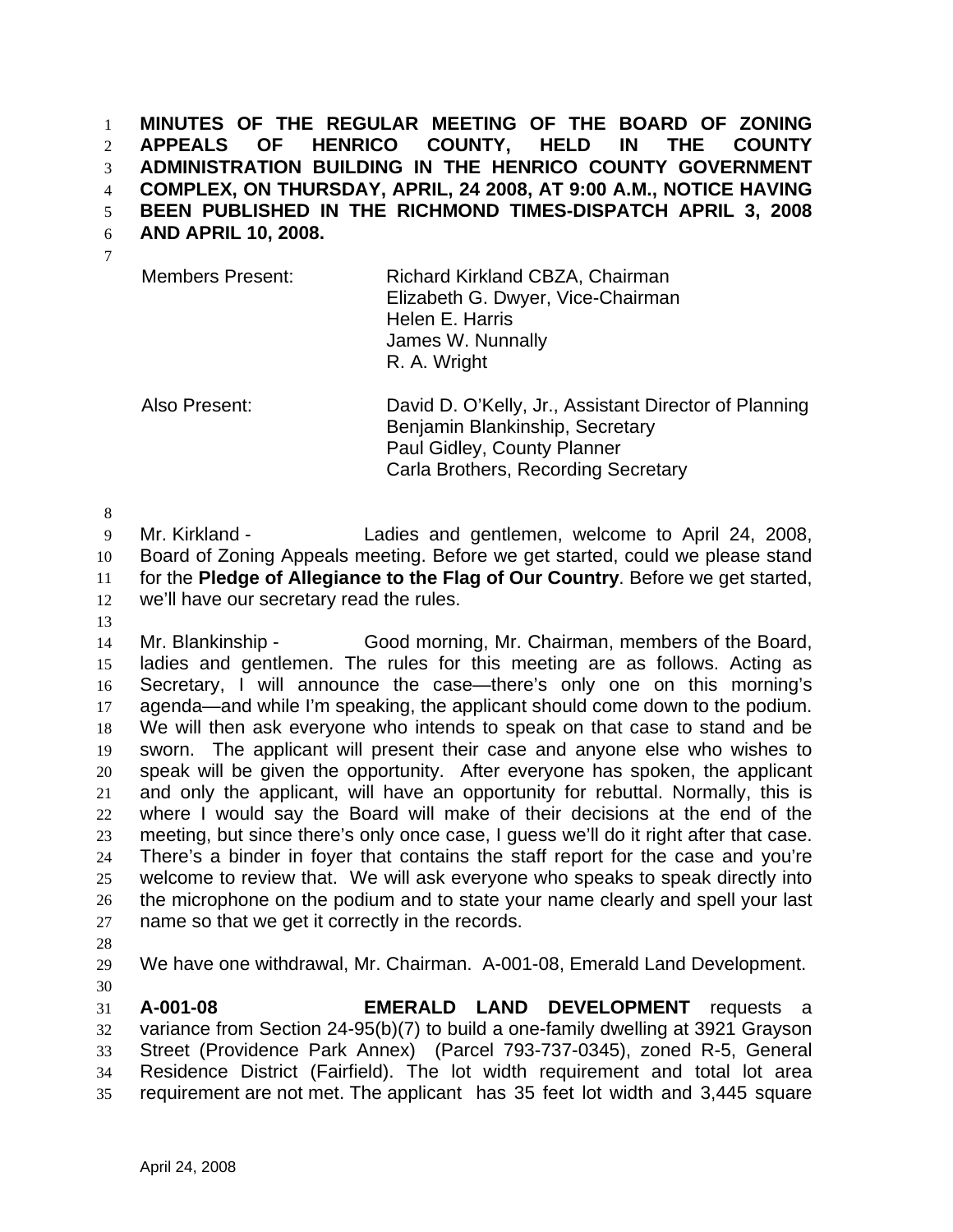feet total lot area, where the Code requires 50 feet lot width and 6,000 square feet total lot area. The applicant requests a variance of 15 feet lot width and 2,555 square feet total lot area. 36 37 38 39 40 41 42 43 44 45 46 47 48 49 50 51 52 53 54 55 56 57 58 59 60 61 62 63 64 65 66 67 68 69 70 71 72 73 74 75 76 77 78 79 80 81 Ms. Dwyer - As I understand it, Mr. Blankinship, it's because they did acquire property next door, so now they have a lot that complies with the zoning requirements. Mr. Blankinship - That is correct. Ms. Dwyer - Good news. Mr. Blankinship - Happy ending. The Board **allowed withdrawal** of **A-001-08**, Emerald Land Development, as requested by the applicant. Mr. Kirkland - Before we start calling the cases, I hope all the Board members received this letter that's on our desk here about Horses in Service. There was a mistake on a letter we sent out to the applicant, and Mrs. Akers, I believe, stating that we were going to rehear the case. The only thing I can tell you is we had not planned on rehearing the case and it was just an error. Mr. Blankinship probably can explain it to you a little bit more, but VDACS, Virginia Department of Agriculture Consumer Services, questioned the removal of the manure every two weeks. Their recommendation was not to do that. Mr. Blankinship - They would rather have it composted on site, but that's just not where we are at this point. There's too much water over the dam already on this case. It's merely a recommendation; it doesn't carry any force of law or anything. Mr. Kirkland - **Does anyone have any problem with not rehearing** the case? Mr. Wright - The Solution of Just let it sit. Mr. Kirkland - Ckay. I think we get a report in May, don't we? Mr. Blankinship - Yes. Mr. Kirkland - We get a report in May and we get a report in a year from that case, so we'll see how things have been going. All right. If you will, call the first case. **A-007-08 COMMUNITY HOUSING SOLUTION** requests a variance from Section 24-95(b)(5) to build a one-family dwelling at 5 N Virginia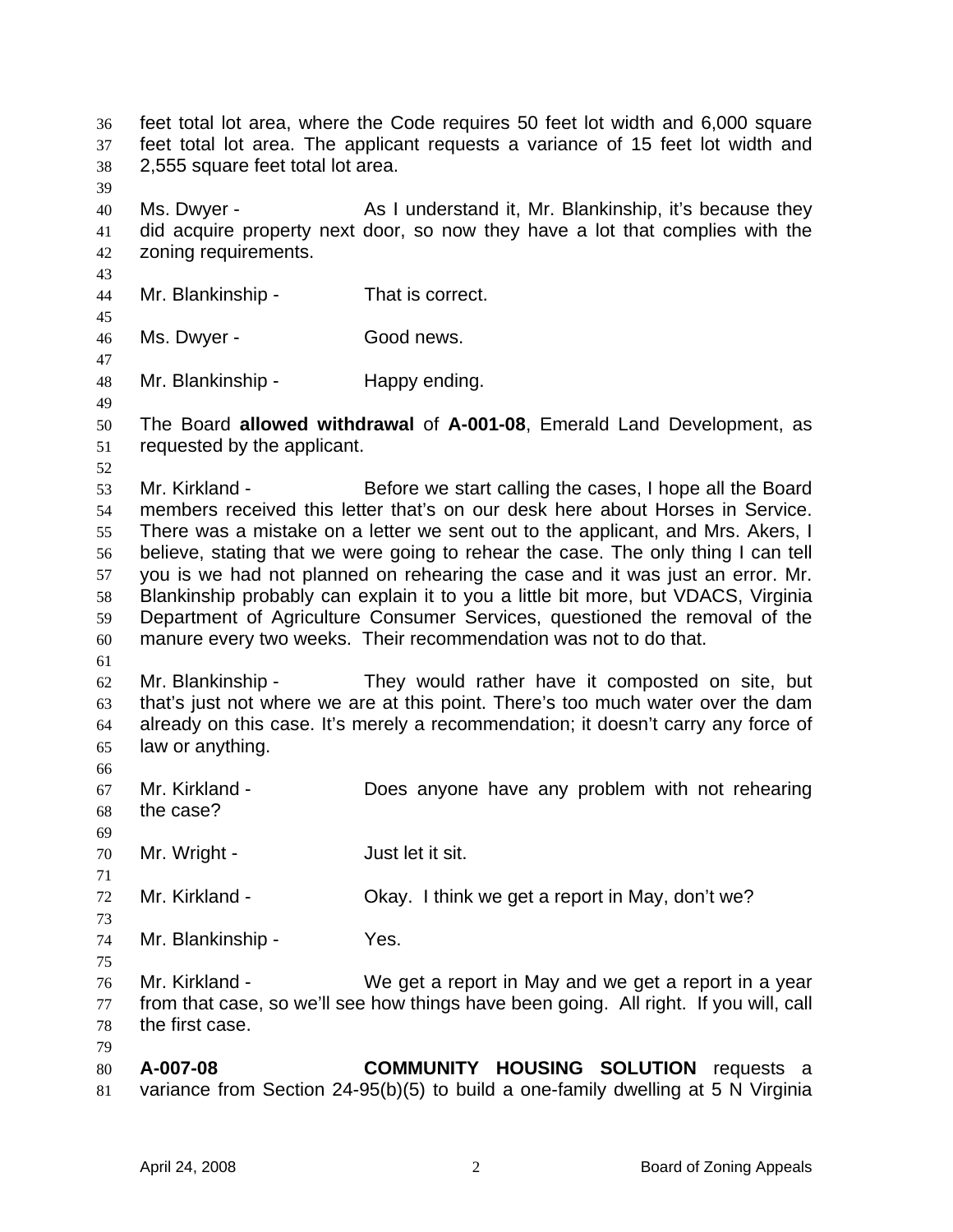Avenue (Bungalow City) (Parcel 817-726-3654), zoned R-3, One-family Residence District (Varina). The total lot area requirement and lot width requirement are not met. The applicant has 6,500 square feet total lot area and 50 feet lot width where the Code requires 8,000 square feet total lot area and 65 feet lot width. The applicant requests a variance of 1,500 square feet total lot area and 15 feet lot width. 82 83 84 85 86 87 88 89 90 91 92 93 94 95 96 97 98 99 100 101 102 103 104 105 106 107 108 109 110 111 112 113 114 115 116 117 118 119 120 121 122 123 124 125 126 127 Mr. Kirkland - The State of the Would come forward, sir. and speak. Anyone else here on this case who wishes to speak? Mr. Blankinship - We just called A-007-08, Community Housing Solution. Mr. Kirkland - Are you the applicant? Okay, come up front please. Mr. Blankinship - You need to stand and ma'am, if you would like to stand. Mr. Kirkland - The Anyone that's going to speak on this case, please raise your right hand and we'll swear you in where you stand. Mr. Blankinship - Raise your right hand, please. Do you swear the testimony you're about to give is the truth and nothing but the truth so help you God? Mr. Towns - I do. Mr. Kirkland - Please be seated. The applicant, please state your name and tell us what you're requesting. Mr. Towns - My name is Wayne Towns. I'm representing Community Housing Solution. Mr. Kirkland - What do you want us to do for you? Mr. Towns - I'm requesting a variance to build a single-family house at this location. It's an old lot that was subdivided I think back in the 50's. Right now, there's a requirement to have 65 foot of road frontage and we only have 50. So, I'm asking for a variance on that. The area has to be 8,000 square feet and I think we're right about 6,500. We want to build a house roughly 1,200 square feet, two stories. So, we're applying for a variance. Mr. Kirkland - Sir, when did you acquire this lot? Mr. Towns - Probably about three months ago.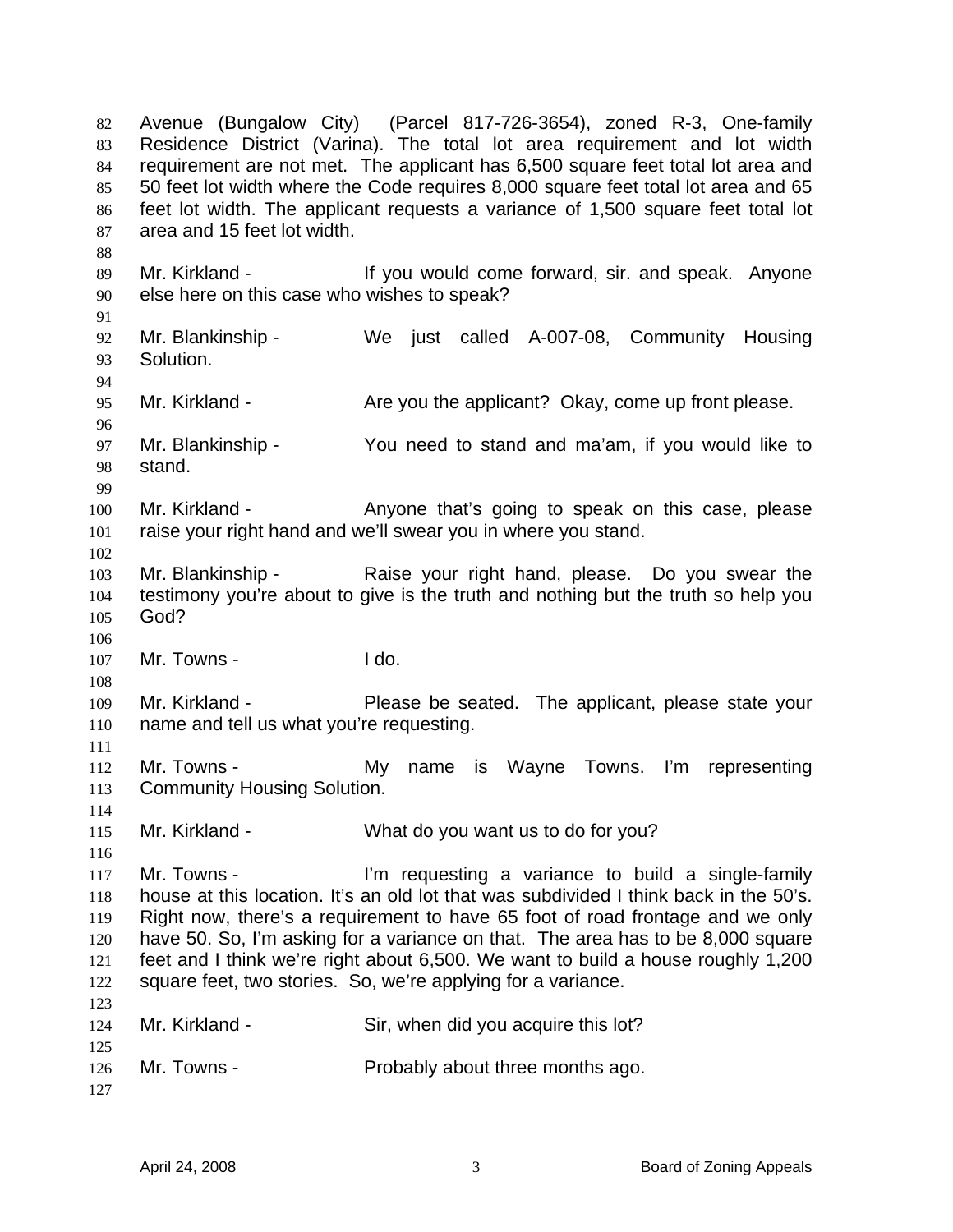Mr. Kirkland - When you acquired it, did you know it was not a buildable lot? 128 129 130 131 132 133 134 135 136 137 138 139 140 141 142 143 144 145 146 147 148 149 150 151 152 153 154 155 156 157 158 159 160 161 162 163 164 165 166 167 168 169 170 171 172 173 Mr. Towns - I realized it was not a buildable lot without the variance, right. Mr. Kirkland - Before you bought it you knew that. Mr. Towns - Well, I wasn't quite—Yes, yes. Mr. Kirkland - **Okay.** Mr. Nunnally - You have signed and closed on it. It's your lot, it's just subject to you getting a variance. Mr. Towns - I didn't understand the question. Mr. Blankinship - Is your contract to buy the property contingent on you getting the variance? Mr. Towns - No. I actually own the lot now. At this time, I own it. Ms. Harris - Have you tried to secure five feet on either side or both sides? Mr. Towns - Well, one of the neighbors, I went by to speak with them and we had a conversation for a while. From that conversation, I didn't think that they were interested in the selling of their lot. The other person, I think where their house is situated right there on their lot, they couldn't afford to sell any. The occupant at 3 North Virginia Avenue, they're on a hundred foot lot. They could have afforded to give up some of it, but I don't think that's what they wanted to do. We had a conversation and what we talked about was they had an issue of thinking maybe the house would be kind of close to them, but where the house is currently situated, even if both of us had identical size lots, the minimum distance would be 24 feet because of the 12-foot side setbacks. Currently, the way it sits, if I get an opportunity to build this new house, we'll have 50 feet between us and that's more than even the current zoning would allow. Ms. Harris - Fifty feet between? Mr. Towns - The Right. Between where his house ends and I'll be eligible to build my own house will be 52 feet, which is more than what the current zoning would allow. Ms. Dwyer - The current zoning doesn't measure from to house to house, it measures from your house to your property line.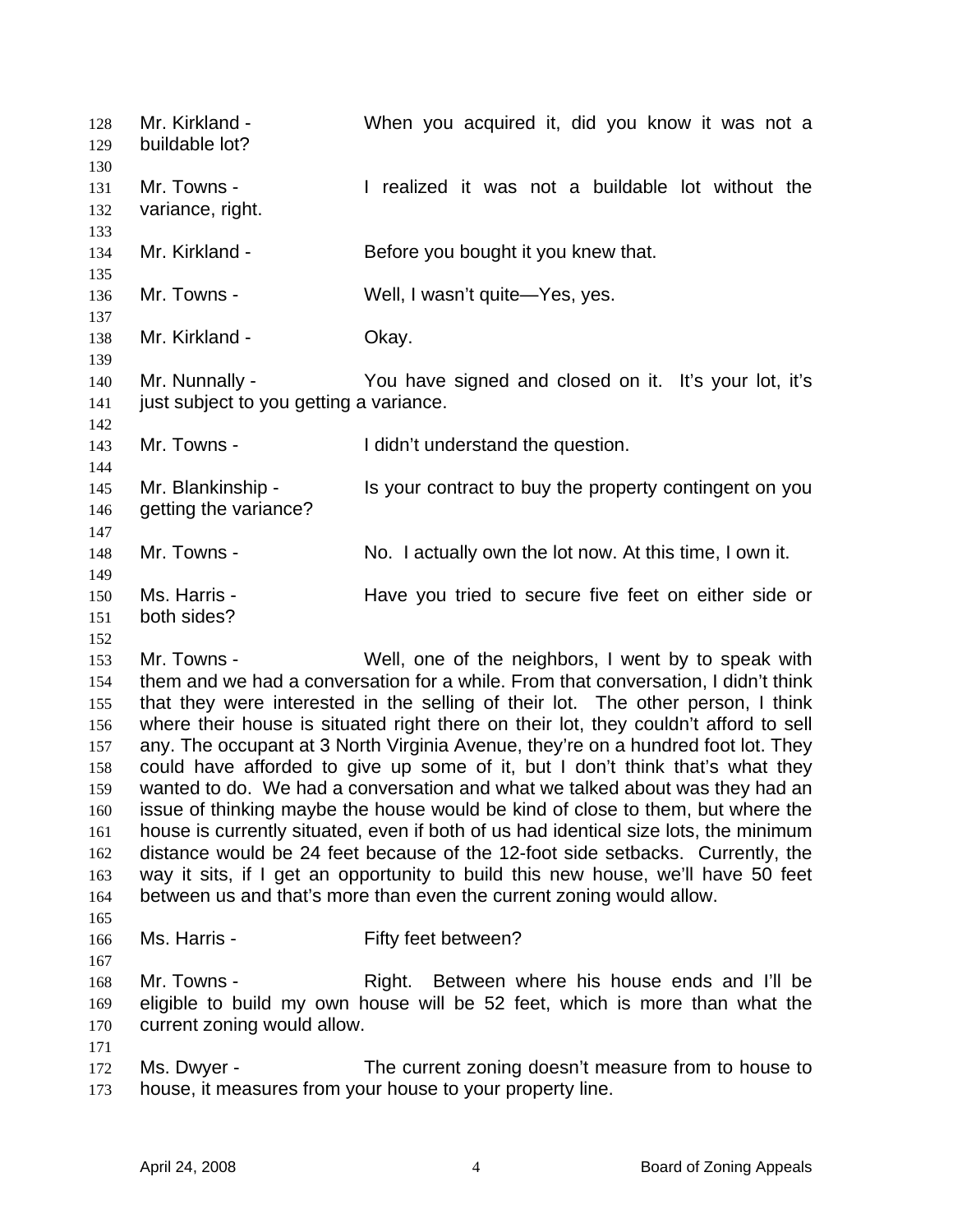174 175 176 177 178 179 180 181 182 183 184 185 186 187 188 189 190 191 192 193 194 195 196 197 198 199 200 201 202 203 204 205 206 207 208 209 210 211 212 213 214 215 216 217 218 219 Mr. Towns - The Right. Ms. Dwyer - That's the distance that counts. What you're just saying is their house is far off their property line. Mr. Towns - Right. What I'm saying is with the current zoning, you only have to have 12 foot minimum before you can build, so if you add the two 12, that's 24 feet. Right now where their house sits and where the closest my house could be, it's roughly like 52 feet. Ms. Dwyer - What I'm saying is— Mr. Towns - Yes ma'am, I understood that. Ms. Dwyer - The requirement is to your property line. Mr. Towns - Right. Ms. Dwyer - The distance of their house from their property is not anything that's really relevant to us. Mr. Towns - Chay. Ms. Dwyer - The Understand what you're saying, that there is space there on their property, but what's important to us is the difference between your proposed house and your property line. Mr. Towns - Even if they added onto the house at some point, the distance still would be like two feet shorter than what the current zoning allows. I'm proposing 10 feet setbacks on mine, whereas the minimum I think is 7, 7 feet. So, 10 plus their 12, that's still 22 feet, which under the code today would probably be 24 feet. Ms. Dwyer - The You're a total of 15 feet short on the side yard setbacks. Mr. Towns - Yes ma'am. Ms. Harris - The photos that we have in our packet of the four homes are, I guess, four different views of the same house. May we have that on the screen please? Mr. Blankinship - Those were photos submitted by the applicant. Paul, you want to click on that little plus sign there? I'm not sure whether those are in our packet or not. No, we did not include those in there.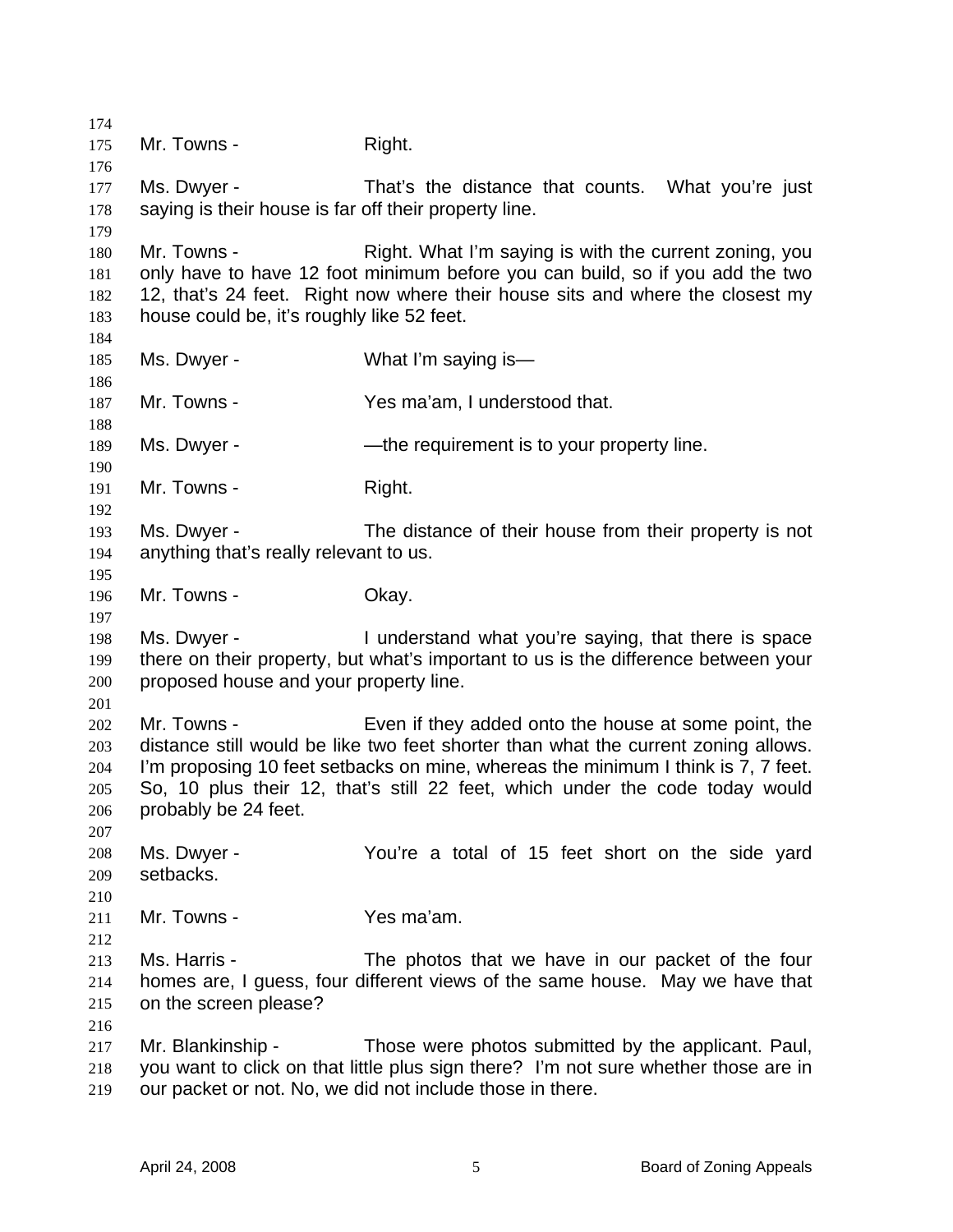220 221 222 223 224 225 226 227 228 229 230 231 232 233 234 235 236 237 238 239 240 241 242 243 244 245 246 247 248 249 250 251 252 253 254 255 256 257 258 259 260 261 262 263 264 265 Ms. Harris - Okay. You're familiar with these photos, right? Mr. Towns - The Yes ma'am. Ms. Harris - What are these houses or this one house? Mr. Towns - The Mustain of the U.S. a house that was actually built in 2007 on a 50foot lot that the Board granted a variance on, just to show some kind of scale of what it would look like. When I talked to one of the neighbors, they had some concern about what kind of house I would be interested in building there and what kind of affect that would have on their property value. At the time, I told them there's a newly constructed house built at 211 North Virginia Avenue and I asked them to go by and look at that. That's the kind of house I was thinking about building because we have to have at least 1,200 square feet and something like that did it. It also shows the scale of that house in relationship to the other house and what it would actually look like on that lot, a 50-foot lot. Ms. Harris - The State of the our packet, we really don't have the plans for the house you intend to build on this lot. Mr. Towns - Well, it's going be very much like that footprint only because of that fact that in order to get 1,200 square feet, it's going to have to be that rectangular shape. Ms. Harris - Do you know the square footage of the homes in that area, the range? Mr. Towns - That block is very interesting because it is real varied. It has one old structure, it has a two-story house, and two ranchers. My lot would be in between the two ranchers. Across the street they have a split-level house. Also directly across the street is an old bungalow style house. The house that I'm proposing is not going to make the area look different because it's already varying in different kinds of houses and scale. Mr. Kirkland - The Any other questions by Board members? Mr. O'Kelly - Yes. Sir, the plot plan that you filed with your application shows a 1,680-square-foot house. You say it's 1,200 square feet? Mr. Towns - I think 1,200 is the minimum in R-3. That particular floor plan right there would probably give you that. I just put those dimensions. If I use the setback that the County required me to have, that's the maximum size house I could actually have within that footprint. But the minimum I think in that area for R-3 is going to be 1,200 square feet.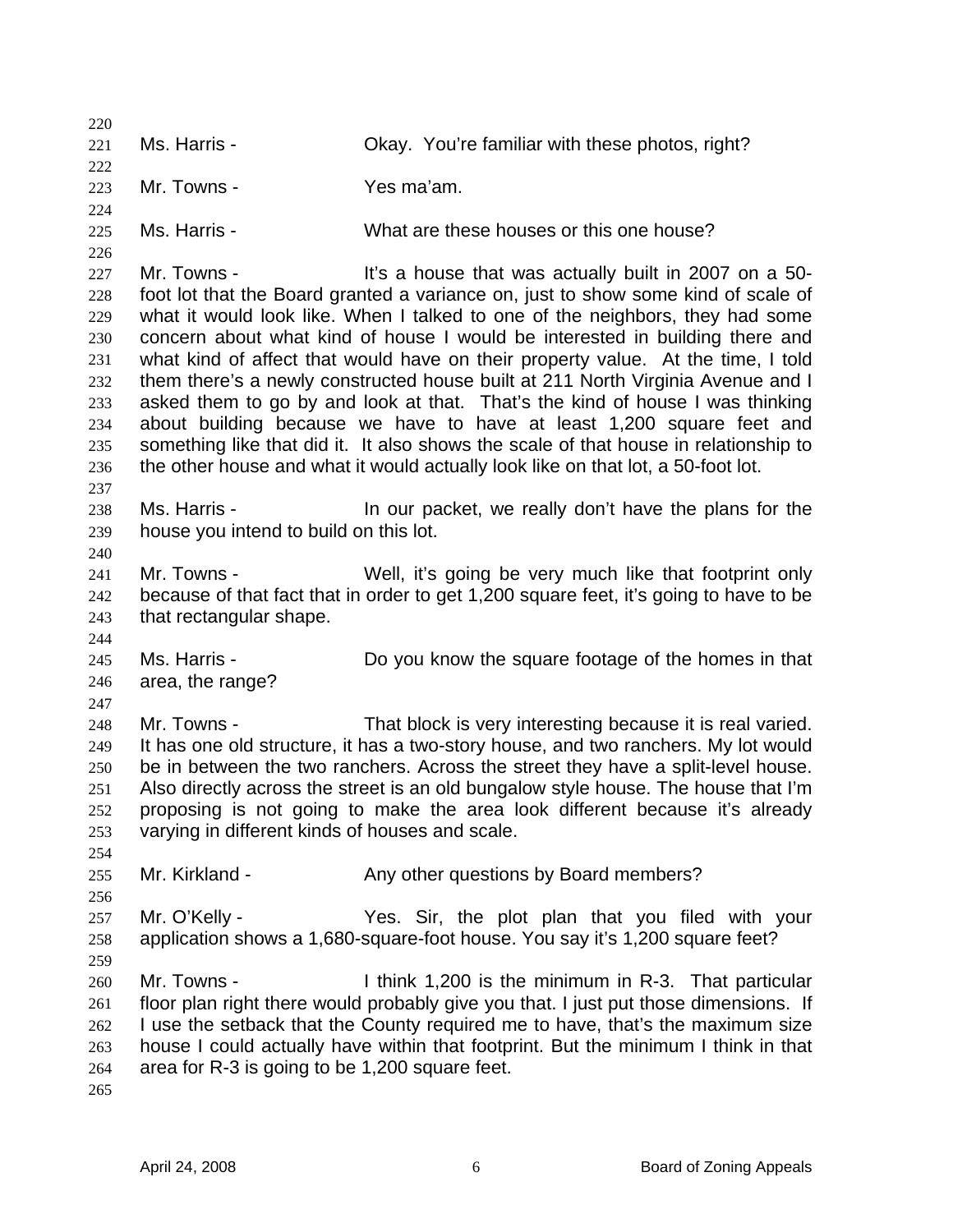Ms. Harris - You did build these homes shown in the photos that we have in our packet? 266 267 268 269 270 271 272 273 274 275 276 277 278 279 280 281 282 283 284 285 286 287 288 289 290 291 292 293 294 295 296 297 298 299 300 301 302 303 304 305 306 307 308 309 310 Mr. Towns - The U was involved with that. I used to own that lot and I sold that lot to a builder who built that home. Ms. Harris - Do you plan to use the same builder? Mr. Towns - I'm going to build it myself, so this time around I think I'm going to give it a shot. Ms. Harris - The Have you built any other homes in that area? Mr. Towns - The Yes. I bought a few of these tax properties before. Since 2001, we've built or been involved with building probably eight houses on these lots that were surplus in the County. Ms. Harris - Why did you purchase the land if you knew they were not buildable lots? Mr. Towns - To be perfectly honest with you, I was of the opinion that an empty lot always has some possibilities to be built on. People are looking for lots all the time. I felt there would be some kind of improvement made if I had to chance to build on it. That's just the state of things right now. You find an empty lot, you try to secure it. Mr. Wright - Can I ask Mr. Blankinship a question? Mr. Blankinship, how many houses are built on 50-foot lots in this block? Do you know? Mr. Blankinship - If we could put the aerial back up, Paul. Mr. Wright - Looks like most of them are— Mr. Blankinship - Number 15 I think is built on a 50-foot lot and number 13. Now, 13 owns that 25 feet next to it. There is a property line there, but they own that, so you could look at that as a 75-foot lot. Ms. Dwyer - Do we know when 15 was built? Mr. Blankinship - Actually looking at that, I'm not even sure that's a house. That might just be a garage. Ms. Dwyer - Maybe the neighbors could enlighten us.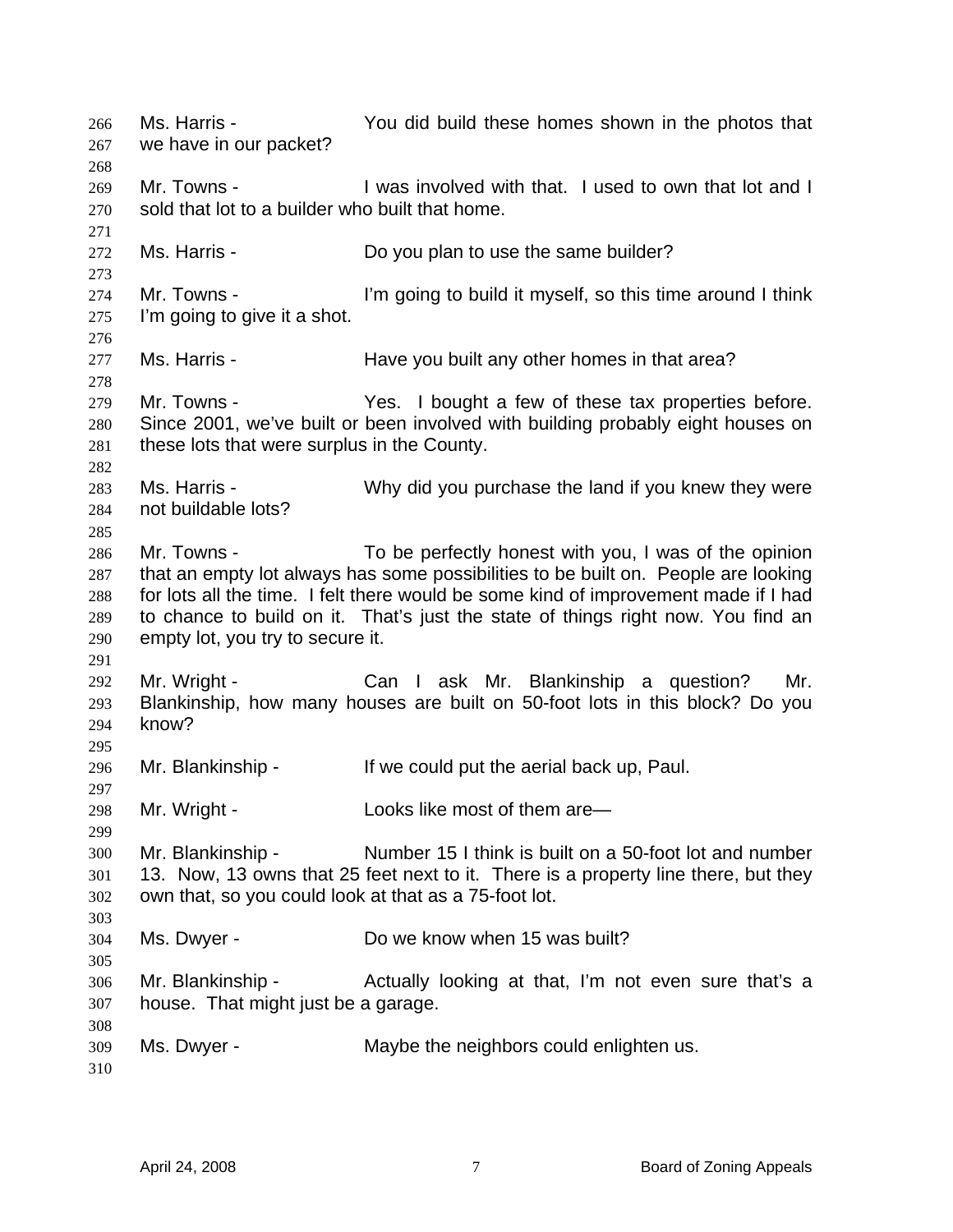Mr. Blankinship - There is one lot here and I think it's—One of these lots is owned by that same charity that owned the lot for the other case that was withdrawn this morning, Richmond Christian Charities. They own a lot on this block as well. I just thought that was a curious coincidence. 

| 316        | Ms. Harris -      | Is 14 also a 50-foot lot?                                                          |
|------------|-------------------|------------------------------------------------------------------------------------|
| 317<br>318 | Mr. Blankinship - | That does appear to be, yes ma'am.                                                 |
| 319        |                   |                                                                                    |
| 320        | Ms. Dwyer -       | There's nothing on it, right?                                                      |
| 321        |                   |                                                                                    |
| 322        | Mr. Blankinship - | Right.                                                                             |
| 323        |                   |                                                                                    |
| 324<br>325 | Ms. Harris -      | But 13 has some structure, right?                                                  |
| 326        | Mr. Wright -      | Thirteen is a 50-foot lot.                                                         |
| 327        |                   |                                                                                    |
| 328        | Ms. Dwyer -       | It could be an older house, though.                                                |
| 329        |                   |                                                                                    |
| 330        | Mr. Nunnally -    | Which lot is the one you said was built on in 2007, a                              |
| 331        | 50-foot lot?      |                                                                                    |
| 332        |                   |                                                                                    |
| 333        | Mr. Towns -       | There's a 50-foot lot at 211 North Virginia Avenue.                                |
| 334<br>335 | Mr. Nunnally -    | It's like three blocks down, isn't it?                                             |
| 336        |                   |                                                                                    |
| 337        | Mr. Towns -       | Yes sir. In this area, they have some of everything-                               |
| 338        |                   | 50, 75, 100. The houses reflect that because they're kind of built like that. They |
| 339        |                   | have some shotgun style houses, two-story, ranchers.                               |
| 340        |                   |                                                                                    |
| 341        | Mr. Blankinship - | They are mostly 75's and 100's.                                                    |
| 342        |                   |                                                                                    |
| 343        | Mr. Towns -       | Right.                                                                             |
| 344        |                   |                                                                                    |
| 345        | Mr. Blankinship - | There are some 50's, but not very many.                                            |
| 346<br>347 | Mr. Kirkland -    | Any other questions? Anybody else? All right, sir,                                 |
| 348        |                   | we'll hear from the opposition and then you will have a few moments to rebut.      |
| 349        |                   |                                                                                    |
| 350        | Mr. Towns -       | Okay.                                                                              |
| 351        |                   |                                                                                    |
| 352        | Mr. Kirkland -    | Okay, sir, first one up. If you would, state your name                             |
| 353        | for the record.   |                                                                                    |
| 354        |                   |                                                                                    |
| 355        | Mr. Cook -        | Good morning. My name is Harry Cook.                                               |
| 356        |                   |                                                                                    |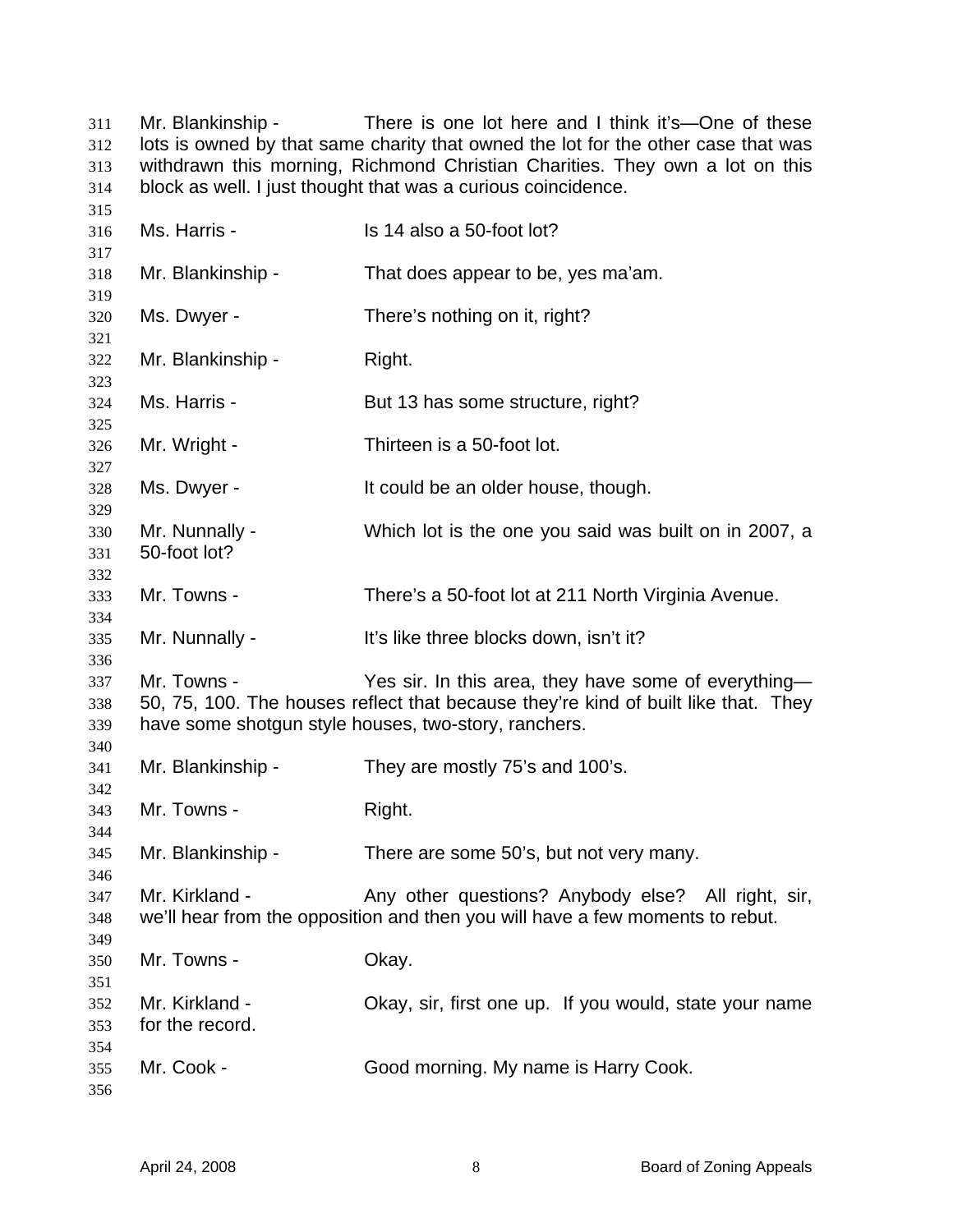up? 357

Mr. Kirkland - Mr. Cook, you're a little tall; could you pull that mike

358

359

360

361 362 363 364 365 366 367 368 369 370 371 372 373 374 375 376 377 378 379 380 381 382 383 Mr. Cook - Can you hear me now? My name is Harry Cook. I own 7 North Virginia Avenue and we purchased the land and built on it in 2001. I feel that this house will be too close to my house. When we bought our land, we were told that we at least had to have three or more lots to build on. If that's the case for him, to build a house on 50 feet, I could have put two houses there. I feel it's unfair to me. Like I said, he's building this house, he's not going to live in it. I have to live beside this dwelling that he's going to put there. It may be a nice looking house that he's going to put there, but a two-story house—My house is a rancher, a 2,000-square-foot rancher. It is built on four lots. Like I said, that piece of land that's right there, I've been taking care of it, I've been cutting it. When I first moved there, it had water damage. I had someone come in and put dirt in to fill it in. The County told me I could do that as long as I didn't put anything permanent there. I cut this grass. So, it's not like it's just left there and it's a sore to the neighborhood. It is being tended to by me. I know I don't own it, but I'm taking care of it. It has a little problem with water damage there. That's why I had dirt and stuff put in. I'm speaking on behalf of me and my wife and my three kids. We live there. I have a porch on the front of my house. Depending on where he sets his house, and I guess this is personal, but I like to sit on my porch sometimes and just watch the cars come down the street and see things. If he builds his house too far forward, I'm not going to be able to see anything but the side of his house. There is one two-story house there, which is across the street. The rest of them are one story. Like I said, he's not going to live there. I have to live there with this house that's going to be kind of close to mine and I just don't think it's right.

384

385 Mr. Blankinship - You wrote this letter that's included in the packet.

386 387

388

Mr. Cook - Yes sir.

389 Mr. Nunnally - You tried to buy this land and they wouldn't sell it to you?

390 391

400

392 393 394 395 396 397 398 399 Mr. Cook - They told us that it was un-buildable. When we called and they said it was un-buildable, I said, well, there's no need to purchase it if no one can put anything on it. I'll just continue to cut it and keep it nice and neat. That's why I didn't buy it. At the time when they auctioned it off, to be honest, I didn't have the money to purchase it. I was here at the auction. I did see him purchase the land. But that morning, we called on the way up here and they told us that it was unbuildable. I just wanted to see who was buying it, did it even go up for auction.

401 402 Ms. Harris - The You would not consider, Mr. Cook, selling him five feet off your land?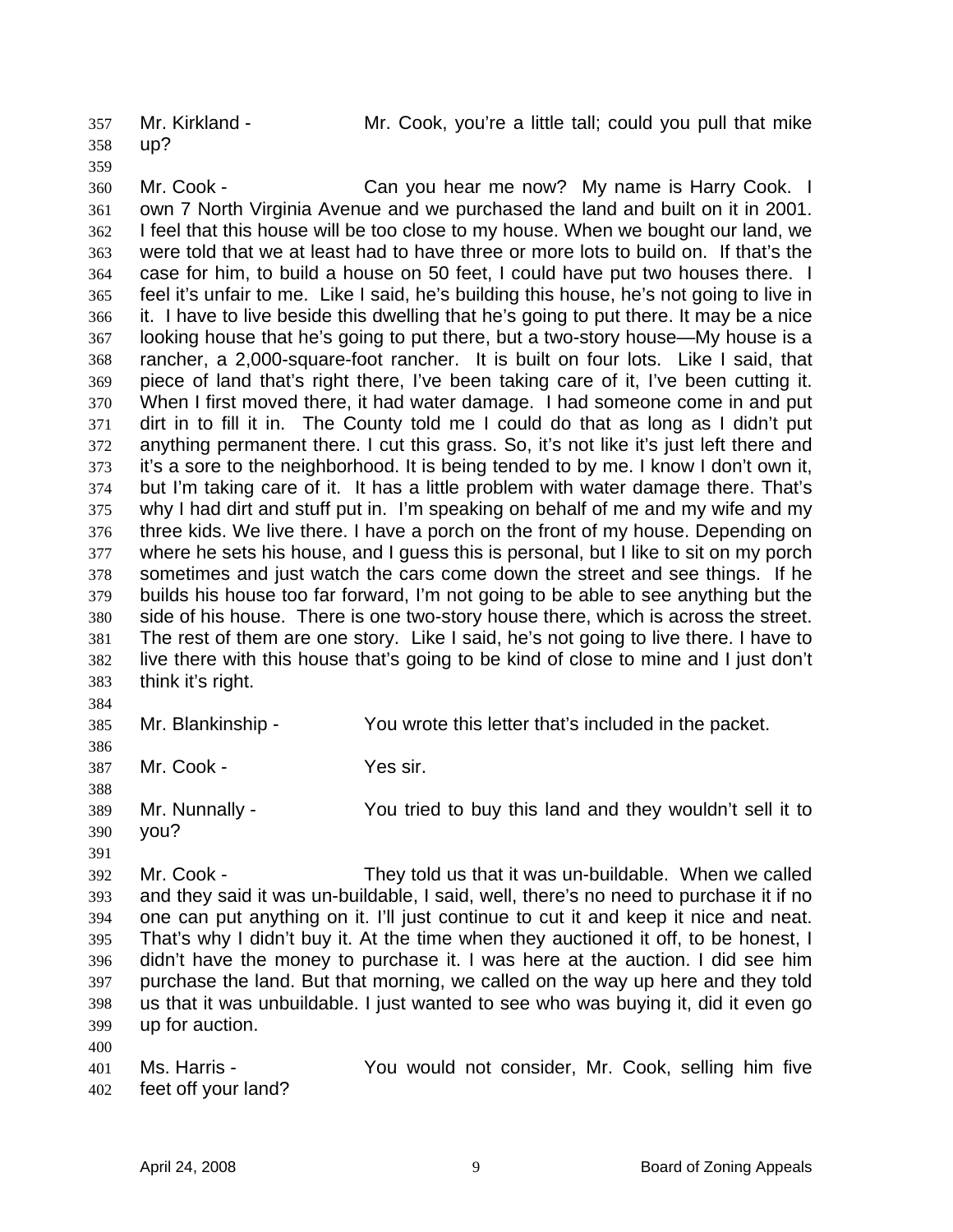| 403        |                                       |                                                                                                                                                                       |
|------------|---------------------------------------|-----------------------------------------------------------------------------------------------------------------------------------------------------------------------|
| 404        | Mr. Cook -                            | No ma'am.                                                                                                                                                             |
| 405        |                                       |                                                                                                                                                                       |
| 406        | Ms. Harris -                          | Fifteen?                                                                                                                                                              |
| 407        |                                       |                                                                                                                                                                       |
| 408        | Mr. Cook -                            | No ma'am. My driveway is—I can't point to it. My                                                                                                                      |
| 409        |                                       | driveway is where he's thinking about putting his house, it's going to be—My                                                                                          |
| 410        |                                       | driveway is probably, what, five more feet over my property. The house is just                                                                                        |
| 411        |                                       | going to be right there up against. I've driven down my street and there are a                                                                                        |
| 412        |                                       | couple houses there that are kind of close, but I don't think there is one on there                                                                                   |
| 413        |                                       | that's that close. I haven't taken a measuring tape and went out and measured                                                                                         |
| 414        |                                       | anything, but I just like my space. I feel cluttered and I just hope that you all will<br>look at and can see how would you feel if someone was trying to put a house |
| 415        |                                       | right beside you that doesn't have any value to them because they're not going to                                                                                     |
| 416        | live in it.                           |                                                                                                                                                                       |
| 417<br>418 |                                       |                                                                                                                                                                       |
| 419        | Mr. Wright -                          | Mr. Cook, how many lots do you own?                                                                                                                                   |
| 420        |                                       |                                                                                                                                                                       |
| 421        | Mr. Cook -                            | I own four lots in there.                                                                                                                                             |
| 422        |                                       |                                                                                                                                                                       |
| 423        | Mr. Wright -                          | You have 100 feet?                                                                                                                                                    |
| 424        |                                       |                                                                                                                                                                       |
| 425        | Mr. Cook -                            | Yes sir.                                                                                                                                                              |
| 426        |                                       |                                                                                                                                                                       |
| 427        | Mr. Wright -                          | You must own #9.                                                                                                                                                      |
| 428        |                                       |                                                                                                                                                                       |
| 429        | Mr. Cook -                            | No, I'm sorry, three lots, three lots. It's four lots? It's                                                                                                           |
| 430        | four lots.                            |                                                                                                                                                                       |
| 431        |                                       |                                                                                                                                                                       |
| 432        | Mr. Wright -                          | Your house is on #9, so I guess you own #9, don't                                                                                                                     |
| 433        | you?                                  |                                                                                                                                                                       |
| 434        |                                       |                                                                                                                                                                       |
| 435        | Mr. Cook -                            | I own #7, sir.                                                                                                                                                        |
| 436        |                                       |                                                                                                                                                                       |
| 437        | Mr. Wright -                          | How about #9? It looks like the house is on #9 also, if                                                                                                               |
| 438        | this is accurate.                     |                                                                                                                                                                       |
| 439        |                                       |                                                                                                                                                                       |
| 440        | Mr. Cook -                            | I cannot answer that question for you, sir. I see                                                                                                                     |
| 441        |                                       | exactly what you're saying about the line. It looks like it's going right through my                                                                                  |
| 442        |                                       | bedroom. When we purchased this land, when the—what do they call it, the—                                                                                             |
| 443        |                                       |                                                                                                                                                                       |
| 444        | Ms. Harris -                          | Surveyors?                                                                                                                                                            |
| 445        |                                       |                                                                                                                                                                       |
| 446        | Mr. Cook -                            | Yes ma'am. When the surveyors came out, they put                                                                                                                      |
| 447        |                                       | the stakes down and when it was built, it was put over the right amount of feet.                                                                                      |
| 448        | So, I cannot answer that one for you. |                                                                                                                                                                       |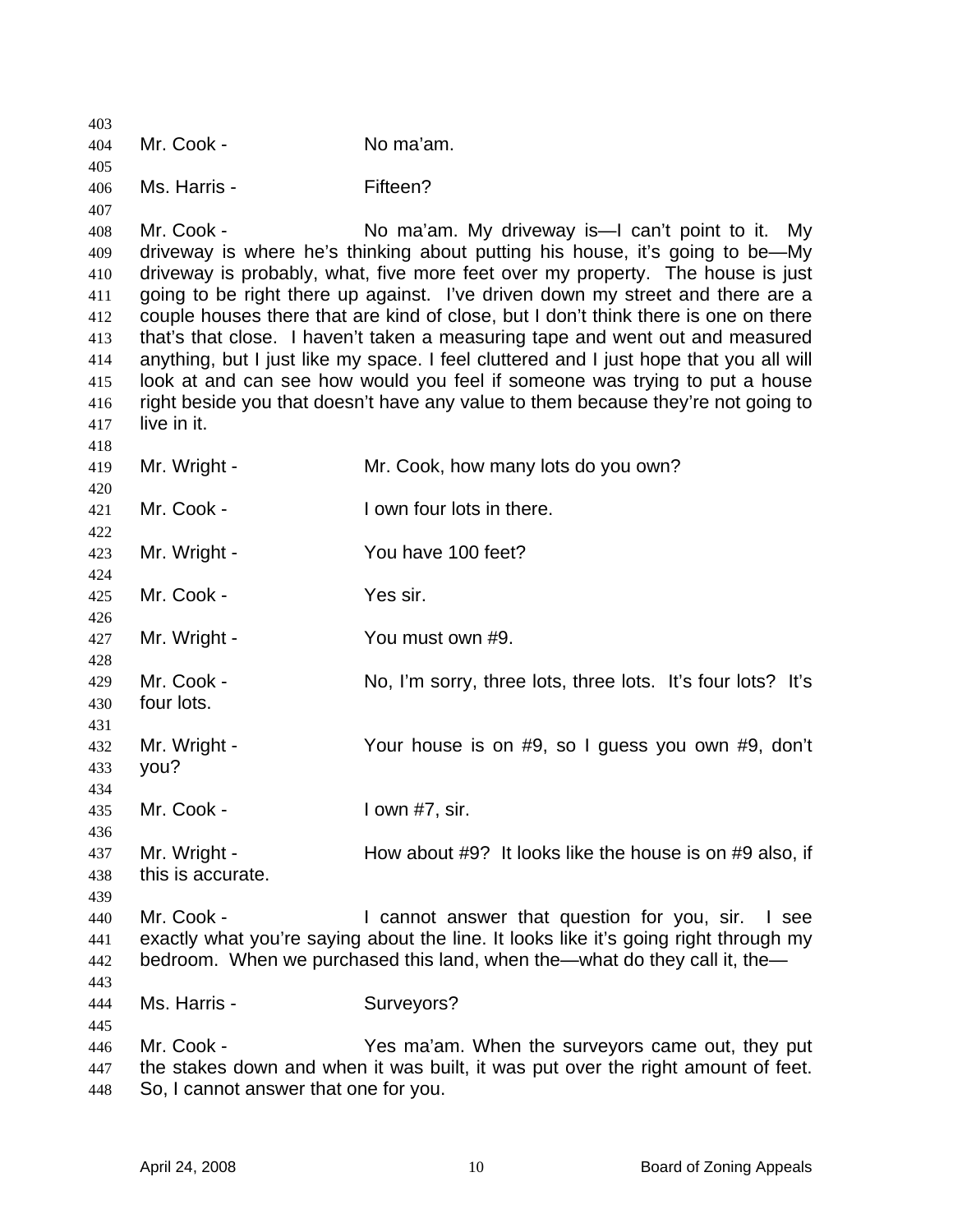Mr. Wright - How about #11? Is there a house on #11? Mr. Cook - Number 11? It's an old house right there. Mr. Wright - Charlel 2000 + 11? Looks like it's halfway on #11 and 9, and yours is on the— Mr. Cook - Number 11? See where #11 is? There is a house on there. It's in where that looks like the footing has been done on this picture? It does go right between, but there is a house that someone put right there. Mr. Wright - You must own #9 also, because it looks like the line goes right through the house, based on this. Mr. Kirkland - Mr. Blankinship, how accurate are these lot lines? Mr. Blankinship - They're not accurate to the foot, especially in the older subdivisions. They're taken off the old tax maps. They're reasonably accurate. They show which house is on which lot, but they won't show the location of the lot line precisely. Mr. Kirkland - So, that line really needs to be moved or the house needs to be shoved back over. Mr. Blankinship - Or it could be that he does own #9. Mr. Cook - **And don't know it.** Ms. Harris - Is someone living in that house? Mr. Cook - Yes ma'am. There's an older lady who lives there. Her and her grandson. The lady who built the house passed before she could move in. Mr. Kirkland - **All right, sir. Anybody else have any questions**? All right. If the next speaker would come up. Mr. Cook - Thank you for your time. Mr. Kirkland - Thank you. Mr. Allen – Good morning. My name is Prince Allen. I was the builder— Mr. Nunnally - Could you say your name again, please?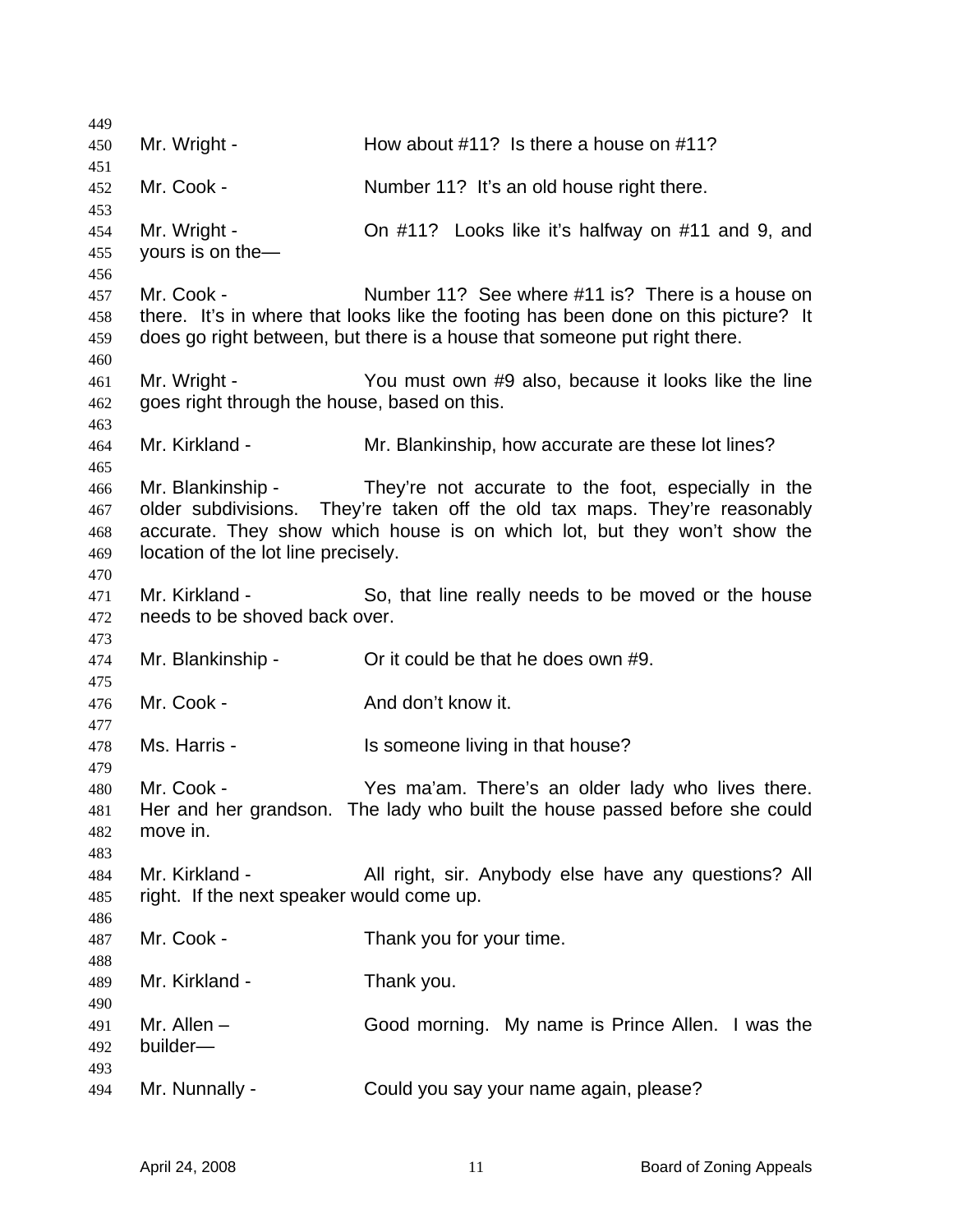495 496 497 498 499 500 501 502 503 504 505 506 507 508 509 510 511 512 513 514 515 516 517 518 519 520 521 522 523 524 525 526 527 528 529 530 531 532 533 534 535 536 537 538 539 540 Mr. Allen - Prince Allen. First name's Prince, last name's Allen. Mr. Blankinship - A-I-I-e-n? Mr. Allen - A-l-l-e-n, that's correct. I was the builder of that home for my son-in-law. Mr. Kirkland - Could you get a little closer to the mike, sir? Mr. Allen - Chay. Can you hear me now? Ms. Harris - The Yes. Mr. Allen - Okay. I was the builder of that lot. We purchased that lot— Mr. Kirkland - Are you speaking of #7? Mr. Allen - Number 7, Mr. Cook's lot. At that lot right there, I asked the question, could you build on two lots because they were only 25 feet wide. They said no, you had to have three or more lots, so that's what we did. I had looked at the lot that this gentleman, Mr. Towns, has purchased. They told me you couldn't build on two lots, you had to have three or more. So, that's what we did. There was some commissioner—I can't recall his name—and they had to go to court. And we won the, we got the opportunity to buy that and that's when I purchased it for my son-in-law and my daughter and I built the house there. You spoke about the line on #9 to 7, there is a question about that because some individual that owned some land in between there and they do have title insurance on that property for Lot 7. We went back and forth with the title insurance company and the surveyors came out. When they set their marking pins down, I set the house so the house could be in the middle of the lots. That's why his driveway is like it is, that he could possibly add a garage on that one side if he wished to. Also, the question was about the line going through the house, it is a question about that. It's something about the subdivision, Bungalow City, that somewhere down the line someone just didn't do the correct surveying. That's what I was told about the whole entire Bungalow City. There's a discrepancy about the property line. If so, Lot 5 where this gentleman, Mr. Towns, is purchasing, it belongs to Lot 7. Nobody can get the true answer which way this thing goes. My son-in-law, his is a 2,000-square-foot house. You're going to set a shotgun house beside that. To me, that would help depreciate the property instead of increasing the property. The question would be, would you want a Jim Walter house—nothing towards Jim Walter—to set beside a \$400,000 house and to come in there and depreciate your property. I'm sorry if I made a mistake calling his name, but he is an excellent builder. That's the way I feel about this. It's some problem about that property line. The title insurance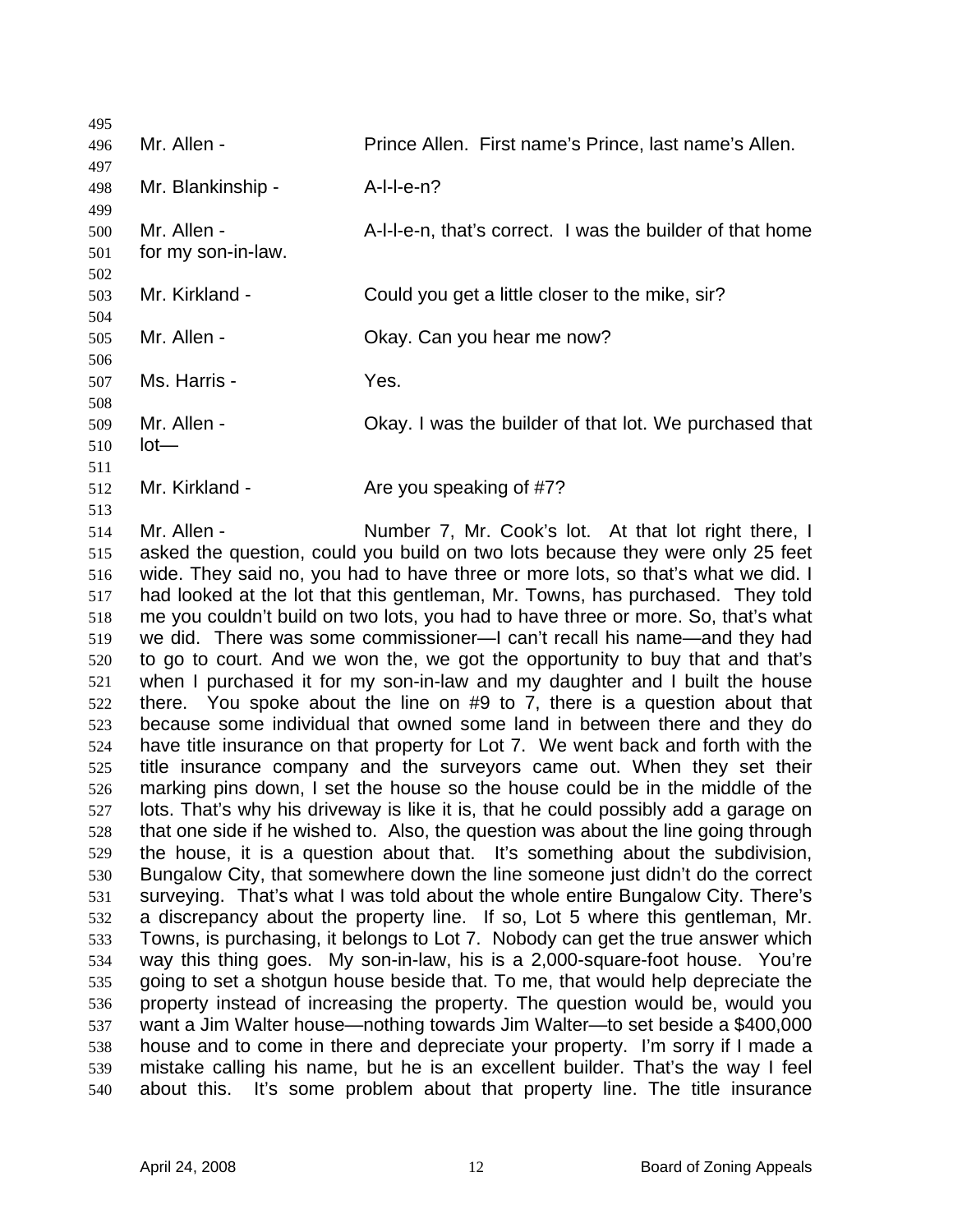company told my son-in-law and we went to their attorney to find out what do we do. They said that person can't prove that he actually owns that so just let things rest. That's my point about that property right there. When I set it there, the surveyor set the four corners and we set the house right in the middle of that survey spot. That's all I have to say about that. 541 542 543 544 545

547 Ms. Harris - Mr. Allen, you have not seen these photos, have you?

549 Mr. Allen - No ma'am, I haven't.

551 552 553 554 Ms. Harris - Could we pass these to him? I was wondering when you talked about the homes that you felt should not be built next to your son-inlaw and daughter's house, did you have reference to that? Do you consider those sort of depressive to the neighborhood?

555

565

567

569

571

546

548

550

556 557 558 559 560 561 562 563 564 Mr. Allen - No, it's not depressing, but how wide is the house? The question is whether you're going to put a 25-foot rancher there. You need the property line on each side of that to meet the County requirements. The lot is only 50 feet. If you put a 25-foot, I mean, this would really narrow it down from what you see on this picture here. The only thing I could tell is most of the time they put a shotgun house in there. Like I say, my son-in-law and daughter's house is a 2,000-square-foot rancher. I just feel like that would be a depreciation for anyone to come in the neighborhood and say I would want to purchase this house, if they were to sell it.

566 Mr. Kirkland - Any questions? All right. Thank you very much, sir.

568 Mr. Allen - Thank you.

570 Mr. Kirkland - Next person to speak?

572 573 574 575 576 577 578 579 580 581 582 Ms. Cofield - Good morning. My name is Kimberly Cofield. I am the owner of 3 North Virginia Avenue. Mr. Cook pretty much summed up everything I was about to say. My husband and I purchased the property February of 2006. We decided we wanted to start out with a starter home. One of the things that attracted us about this particular house is the fact that it wasn't really close to the house next to us. I can witness and say that Mr. Cook has been taking good care of the lot. Never had any issues. He cuts the grass, he tends to the property. We have a daughter and we plan on expanding our family, and my husband and I have a concern as well about the house being too close to our property.

| 583 | Mr. Wright -  | Which is yours? I didn't catch that. |
|-----|---------------|--------------------------------------|
| 584 |               |                                      |
| 585 | Ms. Cofield - | Three.                               |
| 586 |               |                                      |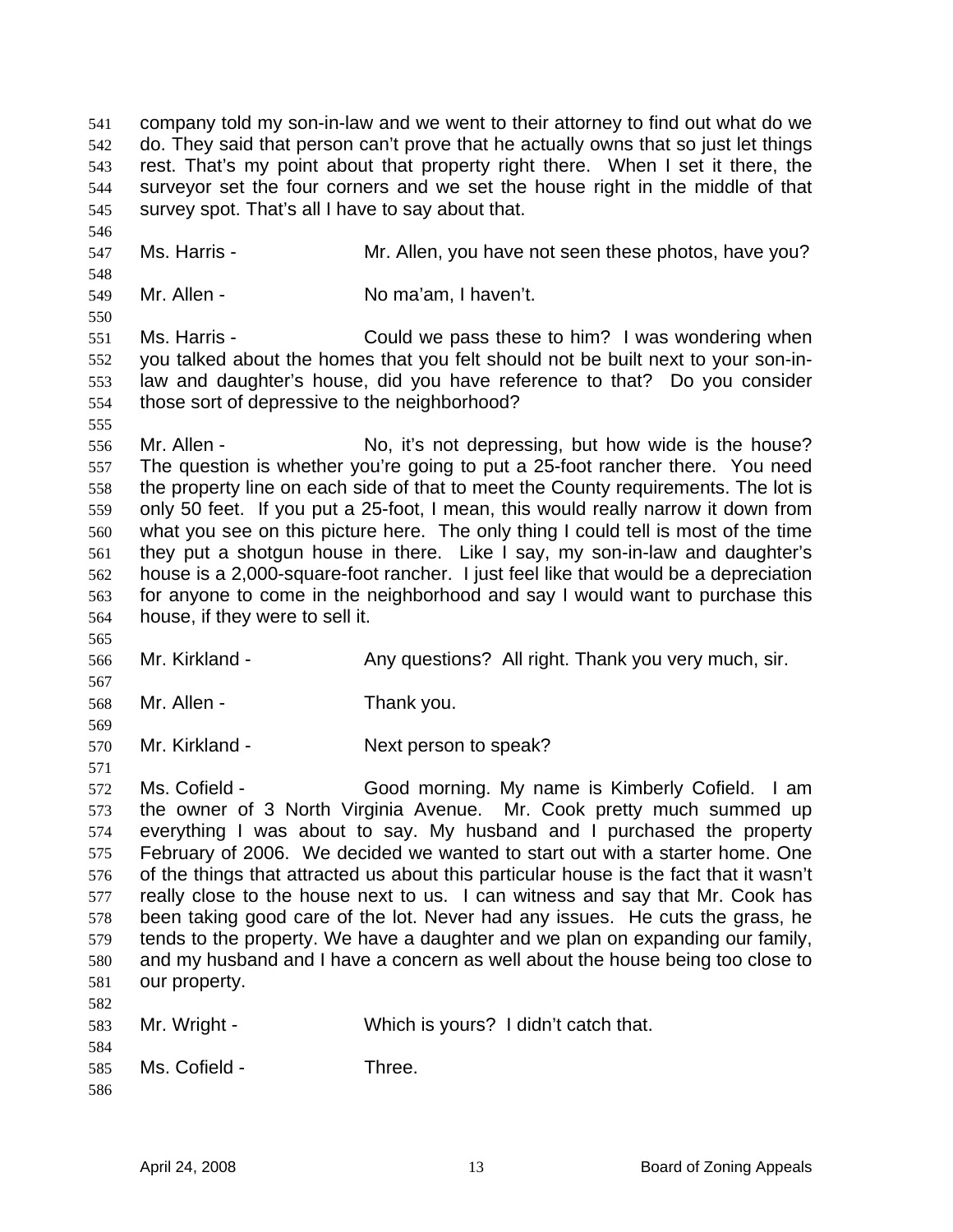| 587                      | Ms. Dwyer -                                                    | The other side, the other neighbor.                                                                                                                                                                             |
|--------------------------|----------------------------------------------------------------|-----------------------------------------------------------------------------------------------------------------------------------------------------------------------------------------------------------------|
| 588<br>589               | Mr. Wright -                                                   | You're #5?                                                                                                                                                                                                      |
| 590                      |                                                                |                                                                                                                                                                                                                 |
| 591                      | Ms. Cofield -                                                  | Three.                                                                                                                                                                                                          |
| 592<br>593               | Mr. Wright -                                                   | I mean 3, excuse me.                                                                                                                                                                                            |
| 594<br>595               | Ms. Harris -                                                   | Did you know about the auction of that lot?                                                                                                                                                                     |
| 596<br>597               | Ms. Cofield -                                                  | Yes.                                                                                                                                                                                                            |
| 598<br>599<br>600<br>601 | Ms. Harris -<br>offer on that lot?                             | And you, too, did not go to the auction and make an                                                                                                                                                             |
| 602<br>603               | Ms. Cofield -                                                  | At the time, my husband and I couldn't afford it.                                                                                                                                                               |
| 604<br>605<br>606        | Ms. Harris -                                                   | Okay. Have you spoken with your neighbor, the<br>Cook's, to see if you could purchase the land together?                                                                                                        |
| 607<br>608               | Ms. Cofield -                                                  | No, we haven't talked about that.                                                                                                                                                                               |
| 609<br>610<br>611<br>612 | Ms. Harris -<br>the square footage of your house, do you know? | Okay. I mention that because we did it in our<br>neighborhood to keep a subdivision from being too close to us. The neighbors<br>came together and we purchased the land, so I know that that's doable. What is |
| 613<br>614               | Ms. Cofield -                                                  | 1,008.                                                                                                                                                                                                          |
| 615<br>616               | Ms. Harris -                                                   | Okay.                                                                                                                                                                                                           |
| 617<br>618               | Ms. Cofield -                                                  | Three-bedroom.                                                                                                                                                                                                  |
| 619<br>620<br>621<br>622 | Ms. Harris -                                                   | If Mr. Towns had approached you about selling some<br>of your footage, would you have sold some of your land to him?                                                                                            |
| 623<br>624               | Ms. Cofield -                                                  | No, we're not interested.                                                                                                                                                                                       |
| 625<br>626<br>627        | Mr. Kirkland -<br>do you know?                                 | Ms. Cofield, what is the width of your lot in the front,                                                                                                                                                        |
| 628<br>629               | Ms. Cofield -                                                  | I'm not sure.                                                                                                                                                                                                   |
| 630<br>631               | Mr. Kirkland -                                                 | Mr. Blankinship-                                                                                                                                                                                                |
| 632                      | Mr. Blankinship -                                              | I believe it's 75.                                                                                                                                                                                              |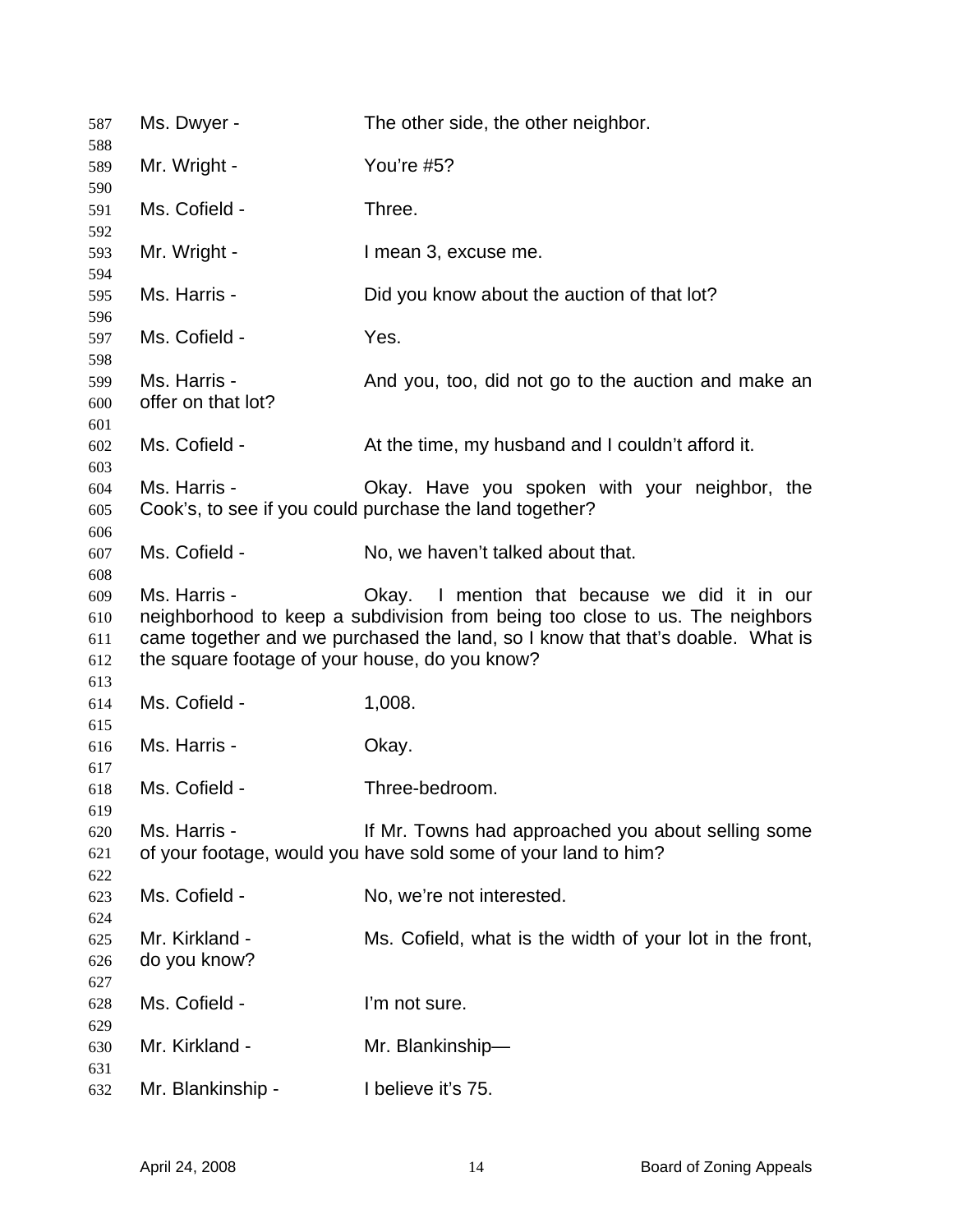633 634 635 636 637 638 639 640 641 642 643 644 645 646 647 648 649 650 651 652 653 654 655 656 657 658 659 660 661 662 663 664 665 666 667 668 669 670 671 672 673 674 675 676 Mr. Kirkland - Seventy-five? Okay. Any other questions by Board members? Mr. Nunnally - According to this application, Mr. Towns said there are quite a few 50-foot lots on there, but I don't see that. Do you, Mr. Blankinship? Mr. Blankinship - No sir. There are a few elsewhere in Bungalow City, but not very many. I only found one or two variances that had been approved in the last 10 years for 50-foot lots in Bungalow City. It's more than zero, but it's not very many. There are a lot of 50-foot lots, but they're not improved. Ms. Dwyer - Right. The application says this lot is the same as all the lots in the subdivision which are this size. It's true that the subdivision was originally all 25- and 50-foot lots, but as you say, they've been developed on multiple lots. Mr. Blankinship - Again, there are circumstances like 13 here where the house is on a 50-foot lot, but they own the adjoining 25-foot lot. In essence, the house in on a 75-foot lot, but it appears at a glance to be on a 50-foot lot. Mr. Wright - Were there any houses built on a 25-foot lot in the beginning? Mr. Blankinship - Not that I know of. I wasn't there in 1932, but I suspect they did that so that they could just tell the buyer, "How much land do you want? Do you want 50 feet, do you want 75, do you want a hundred? You can buy as much as you want." Mr. Wright - At that time, it was a legal lot. Mr. Blankinship - Yes. But, you still couldn't build much on 25. Mr. Wright - I know, but it was a legal lot. They could have a built a house 10 feet wide and 40 feet deep. Mr. Blankinship - That was before we had any zoning at all. Ms. Dwyer - This says 1920 is when it was platted. Mr. Blankinship - Okay. It was '32 when I think this lot was sold by the developer to the first owner.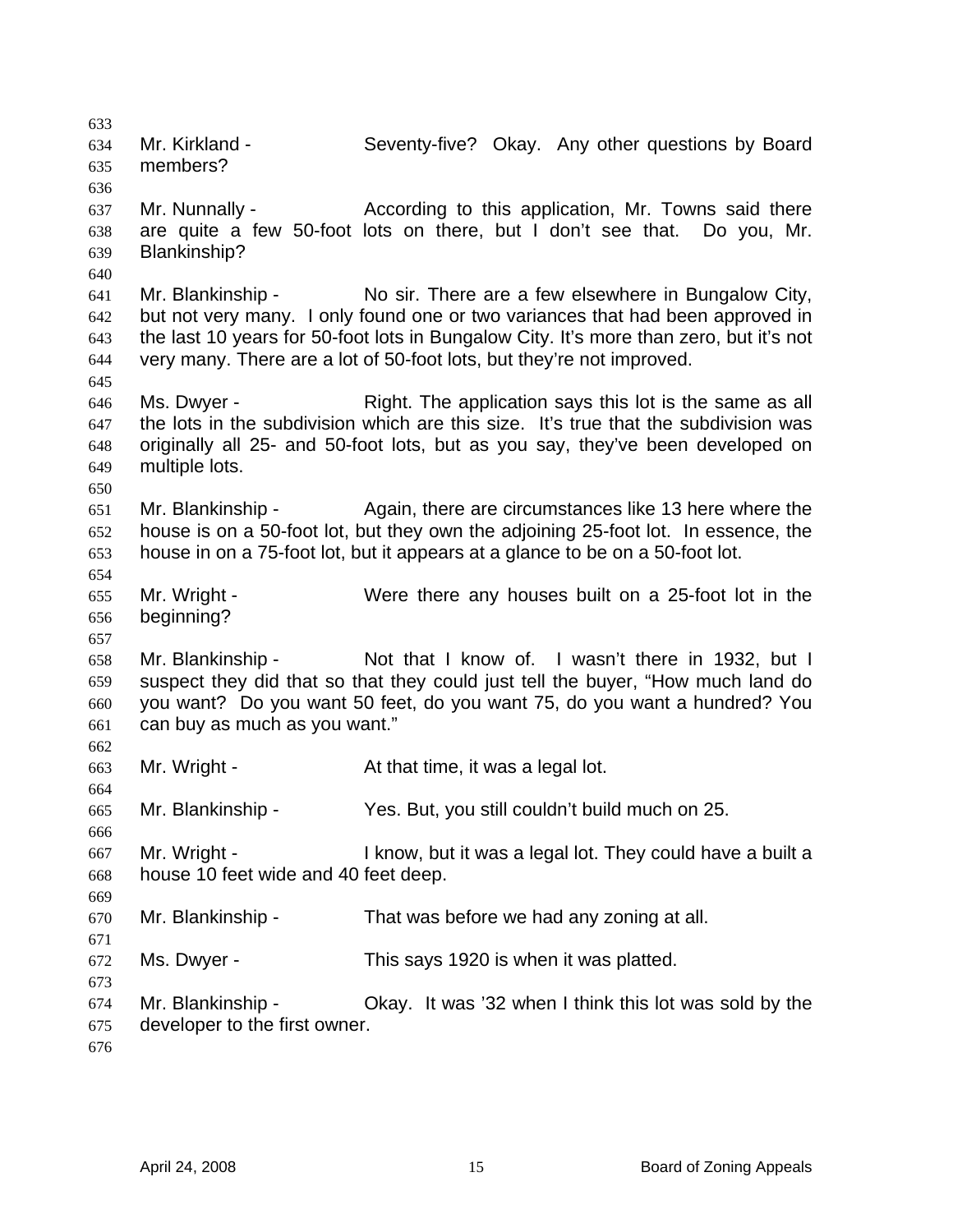Mr. Kirkland - All right. Any other questions? Thank you, ma'am. Anyone else wish to speak on this case? Sir, do you have any rebuttal comments? 677 678 679 680

681 682 683 684 Mr. Towns - Like I say, when I first purchased the lot, I didn't purchase the lot with any ill intent to try to just stick a house in there or anything like that. I had some research on it and familiarity with Bungalow City. This will be the third lot that I've had there and built two houses in there already.

685 686

Mr. Nunnally - What size lots did you build on?

687 688 689 690 691 692 693 694 695 Mr. Towns - The first one was on Evergreen. That was a 75-foot lot. This house that I didn't actually build but I was involved with at 211, that's on a 50-foot lot. So, when I went to the auction to buy the property, I was under the understanding that—I wasn't thinking the Board would automatically give me a variance, but I knew that in Bungalow City, there are right many undeveloped lots and at some point, because of the availability of the land, there will be other people, probably like myself, coming forward to ask for that since when that subdivision was cut out, those were, in fact, legal lots.

696

697 698 699 700 701 702 703 704 705 706 707 The other thing I wanted to add was the picture that you have in that package, that particular house is 32 feet wide. The two-story house that Mr. Cook says is across the street, that's only a 26-foot wide house. All up along Nine Mile Road, they're building two-story colonials and all those colonials are 28 by like 30. The house that I'm building, I tried to build it so that—I'm having 10 feet on each side of the house, when the code only requires me to have 7. So, I'm giving up six feet, really just to give my neighbors a little bit more distance. When the gentleman says it's a shotgun house, it's not a shotgun house. That house is actually built and is at 211. I think Mr. Cook may have gone down there to actually see the house, the actual size of it. It's more than just a plan on a piece of paper, it's an actual house on a lot.

708

709 710 711 712 713 The other thing that I had was the fact that when you live next to a lot, no deference to anyone, you live next to an empty lot that's not owned by you—I would like to live in the city myself and not have any neighbors around me, but the truth of the matter is when you have an empty lot like that, there's always the possibility that someone might build something there.

714

715 716 Mr. Blankinship - But if you call and find out that it's not buildable, then—

717

718 719 Mr. Towns - The Right, right. I don't know whether or not somebody gave the wrong information or the right questions were not asked.

- 721 Mr. Blankinship - Well, it's not buildable.
- 722

720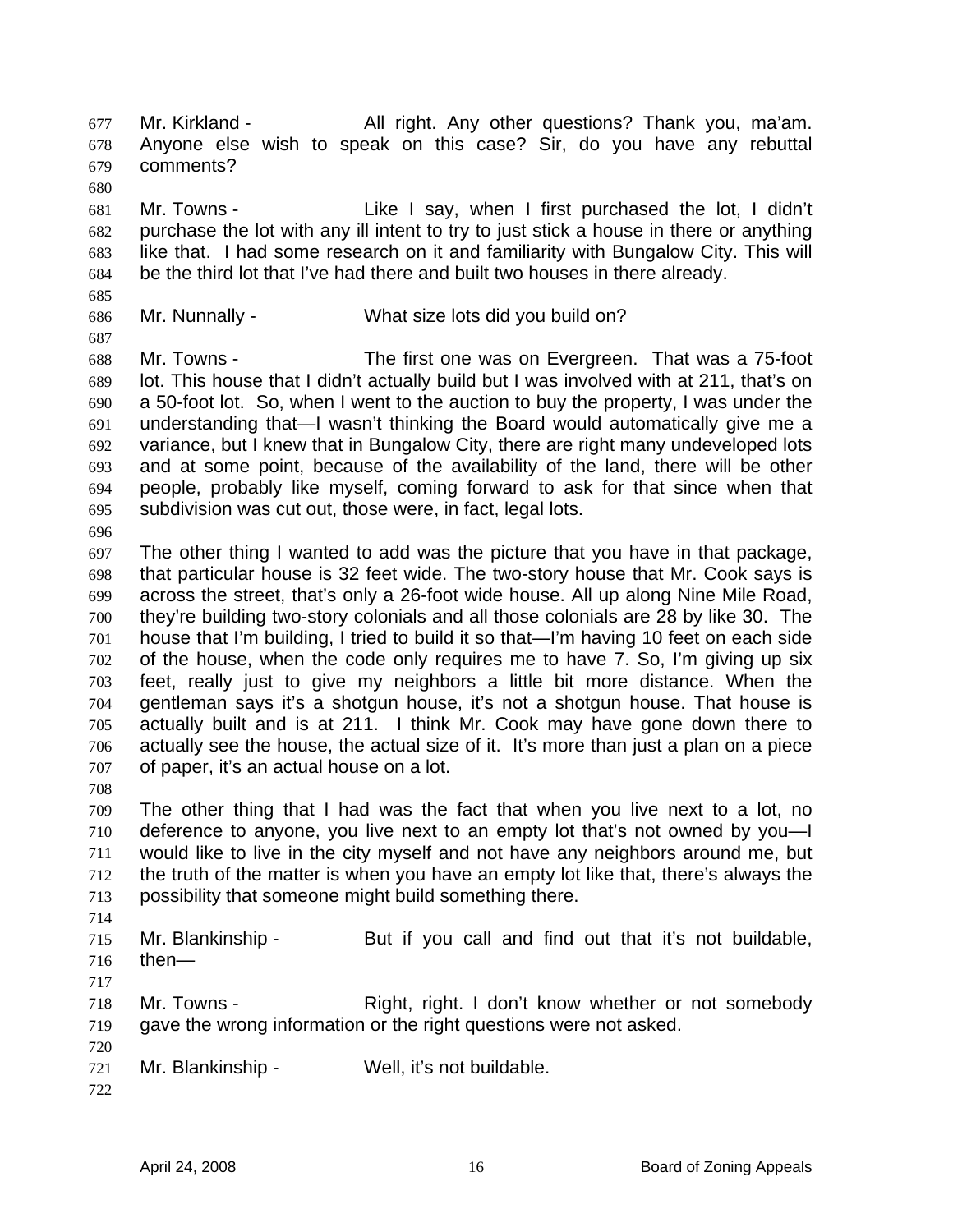Mr. Towns - I'm asking the Board to grant the variance only because of the fact that in 1930-something it was a buildable lot. I'm going to build a nice, attractive house there. I looked this morning before I came here, which is the reason I was actually late, just to see what some of the values were in that area. Last year, the two-story house across the street sold for \$199,000. I think Mr. Cook's house right now is assessed at like 208. The house at 211 was on the market and it's under contract now. That house sold for 210. So, even in today's market—I'll be asking for at least \$200,000 for my house, which puts me right around the values that are already there. There's a whole subdivision up on Nine Mile Road and those houses are selling for 209, 210, 215, depending on the amenities that they add to it. Like I said, this house that I'm building will fit right into the scale of everything else that's in that area. 723 724 725 726 727 728 729 730 731 732 733 734

- 736 737 738 Ms. Harris - Thave two questions for you, Mr. Towns. Mr. Cook mentioned that he likes sitting on his porch and that he felt that your proposed house would obstruct his vision. Can you address that?
- 739

735

- 740 741 742 743 744 745 746 747 Mr. Towns - The County's building permit would regulate that because the front setbacks would be required to be 35 feet. I believe that's where Mr. Cook's house sits, about 35 feet. Actually, our houses will be perfectly in line. If you go down Bungalow City, currently they don't have that situation. As you can see on the picture there, most of the houses are actually lined up. At any rate, the minimum front setback is 35 feet and we plan to honor that if we go forward.
- 748 749 750 751 752 Ms. Harris - The second question I have, are you familiar with the ruling, the Cochran versus Fairfax County? Have you picked up the copy of the agenda for today? There was a question there that we have to subject this property to. Are you familiar with that?
- 753 Mr. Towns - Not so much.
- 755 756 757 758 Ms. Harris - The All reasonable, beneficial uses of the property taken as a whole. Is it on this application? It says, "The BZA can grant a variance only if the applicant demonstrates that the zoning ordinance interferes with all reasonable, beneficial uses of the property."
- 759

754

- 760 761 762 763 764 765 Mr. Towns - Yes ma'am, I read that. When you cited the case about Cochran, I wasn't familiar with that. I haven't read any of that. But if I don't get this variance, there's very little I can do other than sell it to the adjacent property owner, if they're interested. The way it looks, if Mr. Cook's been taking care of it with no cost to him, I wouldn't see a reason why they would be interested in buying it.
- 767 Ms. Harris - What was the auction price?
- 768

766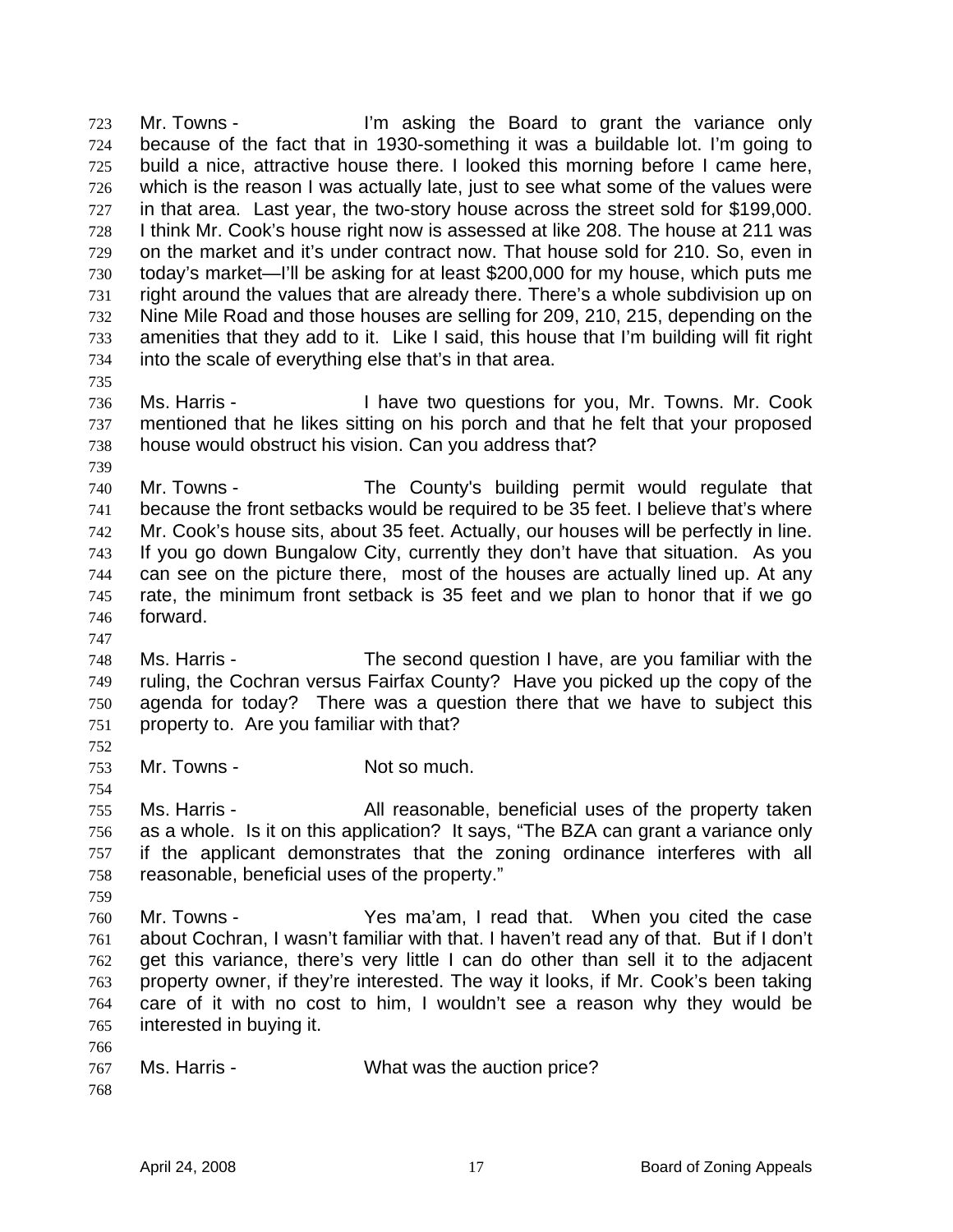| 769<br>770                      | Mr. Towns -<br>really want to bring up.               | I think I paid like \$2,200 for it, which is a point I didn't                                                                                                                                                      |
|---------------------------------|-------------------------------------------------------|--------------------------------------------------------------------------------------------------------------------------------------------------------------------------------------------------------------------|
| 771<br>772<br>773               | Ms. Harris -                                          | \$2,200 for it?                                                                                                                                                                                                    |
| 774<br>775                      | Mr. Towns -                                           | Yes ma'am.                                                                                                                                                                                                         |
| 776<br>777                      | Ms. Harris -                                          | Okay.                                                                                                                                                                                                              |
| 778<br>779                      | Mr. Towns -                                           | I didn't really want to bring that part of it up.                                                                                                                                                                  |
| 780<br>781<br>782<br>783<br>784 | Ms. Dwyer -<br>minimum side yard?                     | Mr. Blankinship, I wonder if you could clarify<br>something. Mr. Towns said that he's only required to have a 10-foot side yard<br>setback and that he's giving 10. I don't read the statue that way. What's his   |
| 785<br>786<br>787<br>788        | Mr. Blankinship -                                     | It would 10% of the lot width on the least side and<br>30% of the lot width on the sum of the two sides, but with a minimum of 7. These<br>are the exception standards for lots that were developed prior to 1960. |
| 789<br>790<br>791               | Ms. Dwyer -<br>doesn't apply.                         | Okay. So, because it's an exception the normal 12/30                                                                                                                                                               |
|                                 |                                                       |                                                                                                                                                                                                                    |
| 792                             | Mr. Blankinship -                                     | Right.                                                                                                                                                                                                             |
| 793<br>794                      | Ms. Dwyer -                                           | It's a minimum of 7 and a total of?                                                                                                                                                                                |
| 795<br>796                      | Mr. Blankinship -                                     | Thirty percent of the lot width, which is 15 in this case.                                                                                                                                                         |
| 797<br>798<br>799               | Ms. Dwyer -<br>just the lot width is not.             | That is minimal. So, the side yard setback is met, it's                                                                                                                                                            |
| 800<br>801                      | Mr. Blankinship -                                     | Yes. The lot width and lot area are not met.                                                                                                                                                                       |
| 802<br>803                      | Ms. Dwyer -                                           | Okay, thank you.                                                                                                                                                                                                   |
| 804<br>805<br>806               | Mr. Kirkland -<br>Thank you. That concludes the case. | All right, sir. Any other questions by Board members?                                                                                                                                                              |
| 807<br>808                      | Ms. Dwyer -                                           | Which one shall we take first?                                                                                                                                                                                     |
| 809<br>810<br>811               | Mr. Kirkland -                                        | Let's start from the end.                                                                                                                                                                                          |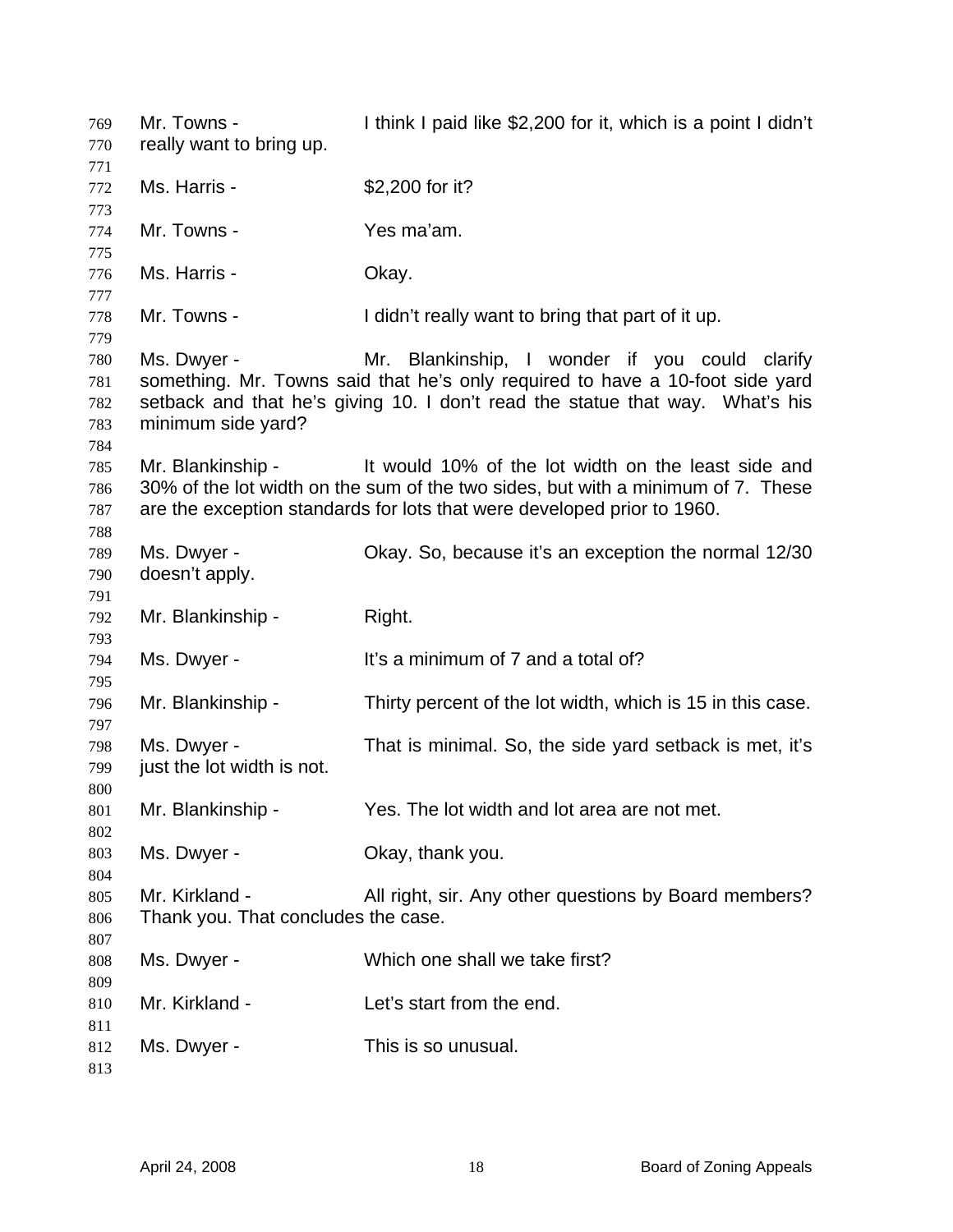Mr. Blankinship - Your workload is going to go up 600% next month. Sorry about that. We have six cases. 814 815 816 817 818 819 820 821 822 823 824 825 826 827 828 829 830 831 832 833 834 835 836 837 838 839 840 841 842 843 844 845 846 847 848 849 850 851 852 853 854 855 856 857 858 859 Mr. Kirkland - Ms. Dwyer won't be here. Mr. Nunnally - We'll have to put them off until Ms. Dwyer gets back. Mr. Kirkland - Do I hear a motion for A-007-08? Mr. Nunnally - I move we deny it because I think it's a self-imposed hardship. I've been by there a couple of times looking and they'll be mighty cramped up if we put another house in there at that location. That's my reason for denial. Ms. Dwyer - I will second that. Even though the use of the property is restricted, this Board also has to make some other findings under the code, including finding that this issue is not recurring and I think it is a recurring issue. We also have to find that granting the variance would not be detrimental to the adjoining properties and I think it would be detrimental to the adjoining properties. This is an R-3 zoning and I think to allow this much house on a substandard lot would overcrowd the neighborhood and would be detrimental to the neighborhood. Mr. Kirkland - Motion by Mr. Nunnally, seconded by Ms. Dwyer. All those in favor say aye. Ms. Harris - **Do we have a question period?** Mr. Kirkland - We could have had a question period; I'm sorry. Ms. Harris - I notice that Ms. Dwyer talked about it being a detriment to the neighborhood and Mr. Nunnally talked about self-imposed hardship. But I didn't hear anyone talk about Cochran's case, about is there beneficial use of this lot without this variance, which there is not, except as landscaping for the adjacent properties. How do we reconcile that? How do we resolve Cochran with this particular issue? I'd like to hear the explanation for that. Mr. Kirkland - Ms. Harris, I think going into this the gentleman knew that it was not a buildable lot and that's the question. He self-imposed a hardship on himself. Ms. Harris - The Munderstand that. Mr. Wright - Think that overrules—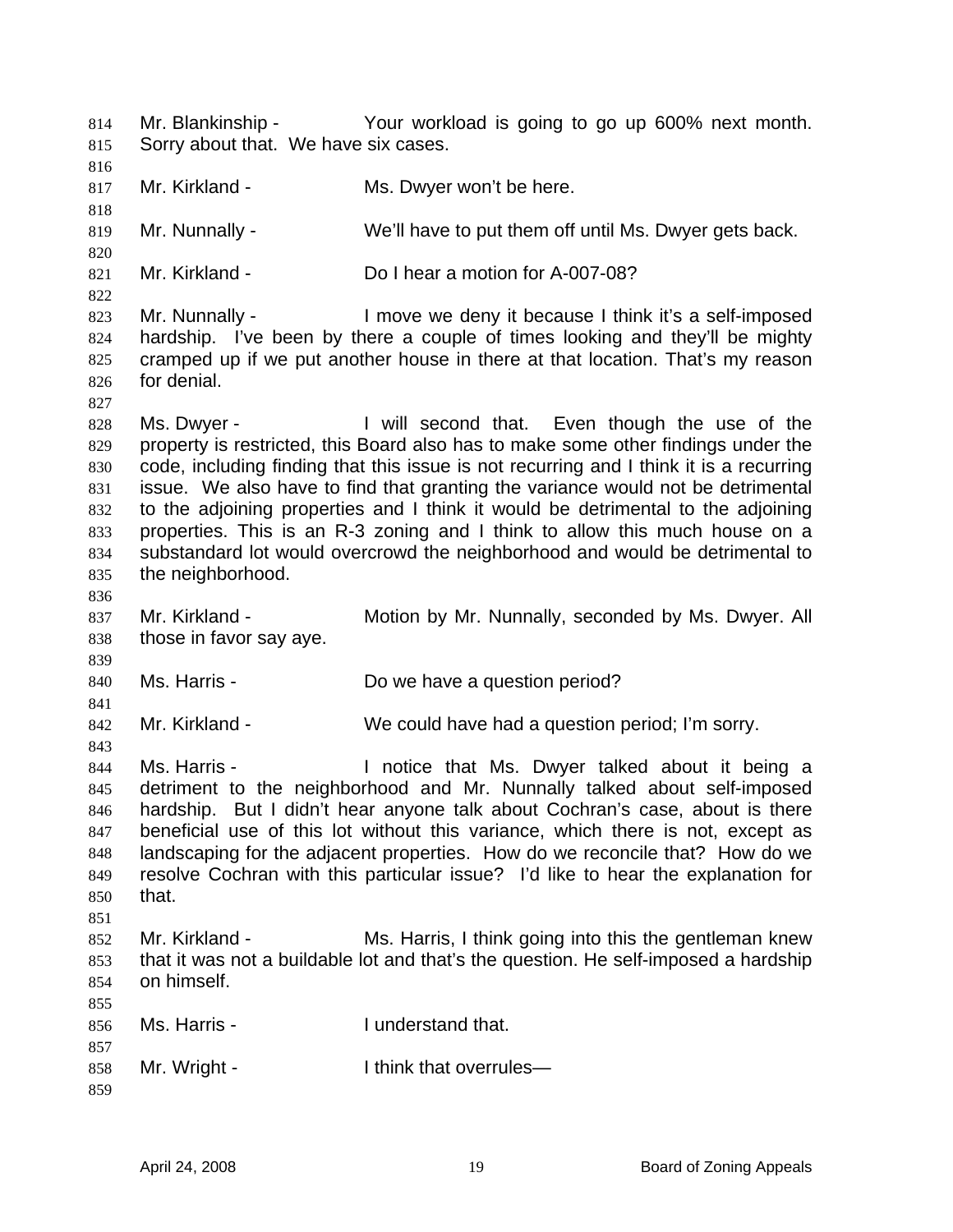Mr. Kirkland - Think "reasonable use" is thrown out because I believe he put the hardship on himself before he even got started. He purchased the property knowing fully well he couldn't build there. Mr. Blankinship commented it has never been a buildable lot. 860 861 862 863 864 865 866 867 868 869 870 871 872 873 874 875 876 877 878 879 880 881 882 883 884 885 886 887 888 889 890 891 892 893 894 895 896 897 898 899 900 901 902 903 904 905 Mr. Blankinship - Since 1960. Mr. Kirkland - The history was there. Even though you buy them at tax sales or whatever, the history was there that this was not a buildable lot. Ms. Dwyer - In addition, Ms. Harris, the way I analyze it is that Cochran is the threshold question. You have to meet Cochran to even be able to come before us and ask for a variance. If you don't meet Cochran, you might as well not come to the door because that's the threshold question you have to meet. Once you meet that, there are still other standards that have to be met in order for us to approve it. Those were the ones that I cited in the code including—It says, "No variances shall be authorized by the Board unless it finds the following things." It lists three things including that granting the variance will not be detrimental to the adjoining properties. The way I look at it is Cochran is the first question, but it doesn't resolve the case. You have to then ask the subsequent questions and make findings. Mr. Wright - Think also if you read the cases, which I've done, it's clear—and the Virginia Supreme Court has held many times—that where you have a self-imposed hardship, you don't have any grounds for the case. I think that overrides everything. Ms. Harris - The Including Cochran? Mr. Wright - You have to get past that. If it's self-imposed, you don't satisfy the hardship requirement because you caused it yourself. Ms. Harris - Thank you. Mr. Kirkland - Do you have anything to say, Ben? Mr. Blankinship - Just don't forget to call the question. Mr. Kirkland - Oh, the question. Okay. Motion made by Mr. Nunnally, seconded by Ms. Dwyer. All those in favor say aye. All those opposed say no. The ayes have it; the motion passes. The case is denied. After an advertised public hearing and on a motion by Mr Nunnally, seconded by Ms. Dwyer, the Board **denied** application **A-007-08, Community Housing Solution's** request for a variance from Section 24-95(b)(5) to build a one-family dwelling at 5 N Virginia Avenue (Bungalow City) (Parcel 817-726-3654), zoned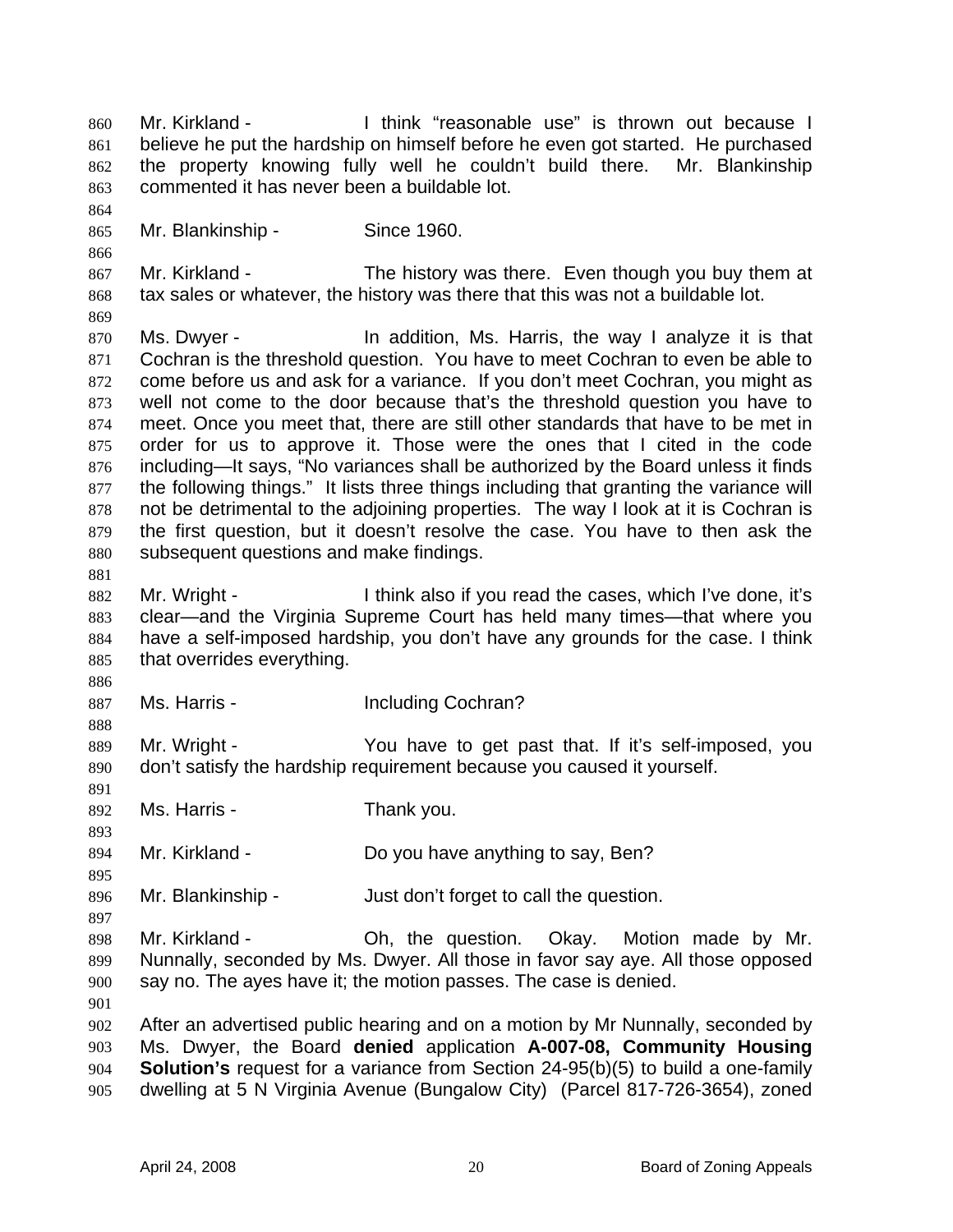R-3, One-family Residence District (Varina). The total lot area requirement and lot width requirement are not met. 906 907 908 909 910 911 912 913 914 915 916 917 918 919 920 921 922 923 924 925 926 927 928 929 930 931 932 933 934 935 936 937 938 939 940 941 942 943 944 945 946 947 948 949 950 951 Affirmative: Dwyer, Harris, Kirkland, Nunnally, Wright 5 Negative: 0 Absent: 0 Mr. Kirkland - The Any other information need to come up before this Board before we adjourn? We have the minutes, sorry. I forgot the novel. Mr. Wright - Thave a couple of things. Page 17, line 739. "I've lived there all my," it should be "life." Page 28, line 1252. Mr. Kirkland said, "I thin." I think he meant, "I think." That's all I found. I tried to read them but I kept going to sleep. Mr. Kirkland - Ms. Harris, do you have anything? Ms. Harris - No. Mr. Kirkland - Mr. Nunnally? Mr. Nunnally - No. Mr. Kirkland - Ms. Dwyer? Mr. Wright - The Muslim ove they be approved as corrected. Ms. Dwyer - Second. Mr. Kirkland - Motion made by Mr. Wright, seconded by Ms. Dwyer. All those in favor say aye. All those opposed say no. The ayes have it; the motion passes. On a motion by Mr. Wright, seconded by Ms. Dwyer, the Board **approved as corrected** the **Minutes of the March 27, 2008** Henrico County Board of Zoning Appeals meeting. Affirmative: **Dwyer, Harris, Kirkland, Nunnally, Wright** 5 Negative: 0 Absent: 0 Mr. Kirkland - Any other business? Mr. Blankinship? Mr. Blankinship - Mr. Chairman, I'd just like to say that we have been asked several times where we stand on the public street frontage variance question, the letter that the BZA sent to the Board of Supervisors. We have been